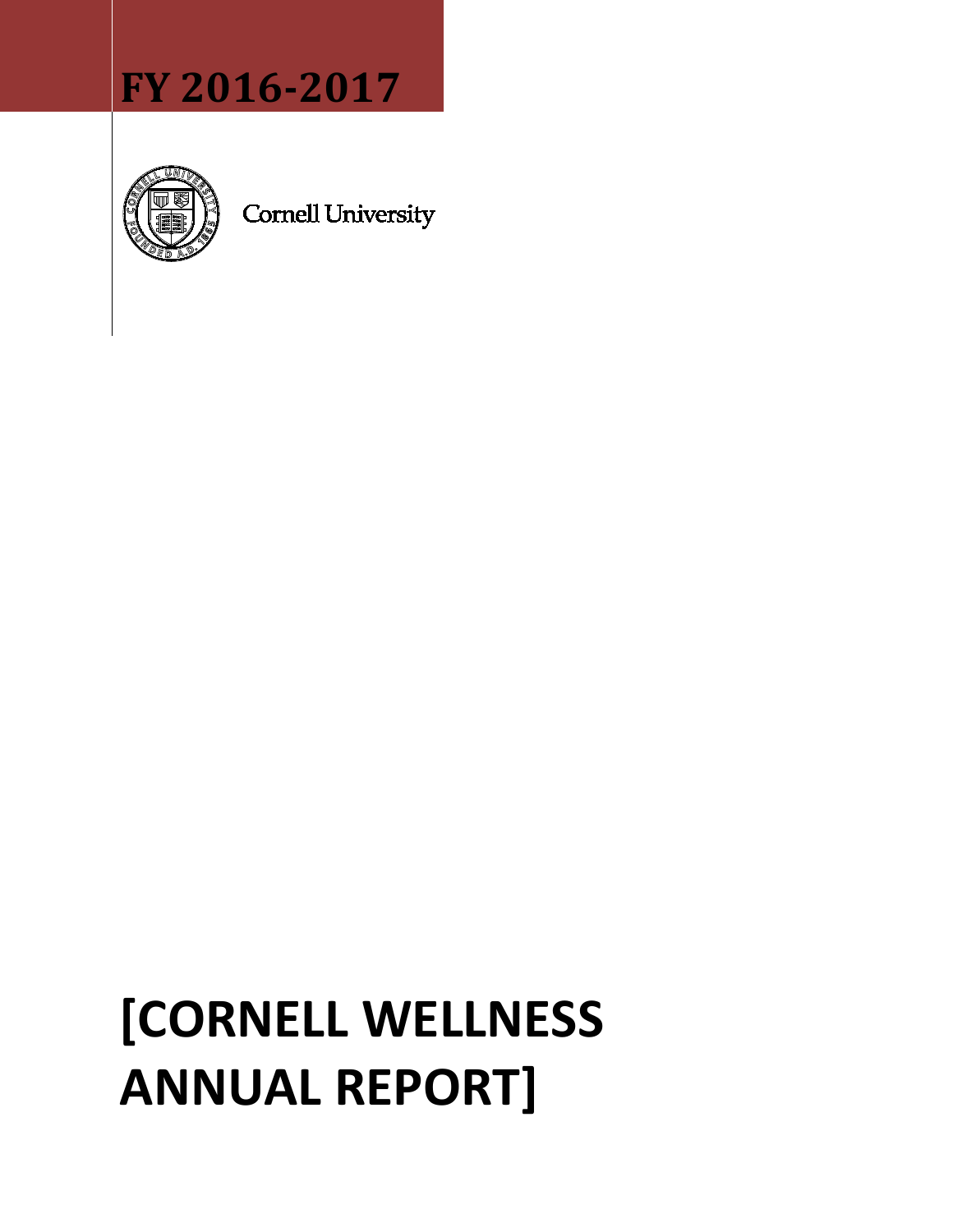| <b>Contents</b>           |                                                              | Page  |
|---------------------------|--------------------------------------------------------------|-------|
| <b>Strategic Efforts</b>  |                                                              | p. 2  |
|                           | Statistics, Metrics, Program Development and Evaluation      | p. 3  |
| <b>Member Programming</b> |                                                              | p. 9  |
| <b>Wellness Outreach</b>  |                                                              | p. 12 |
|                           | Professional Development/Committee Work/National Recognition | p. 16 |
| Appendices                |                                                              |       |
| А.                        | Demographic Data FY 2016-2017                                | p. 18 |
| <b>B.</b>                 | <b>Medical Data - Cornell Benefits Office</b>                | p. 19 |
| C.                        | <b>Wellness Survey Fall 2016 Results</b>                     | p. 25 |
| D.                        | <b>Wellness Advisory Committee Meeting</b>                   | p. 26 |
| Ε.                        | Wellness Strategic Goals 2016-2019                           | p. 30 |
| F.                        | Healthy People 2020 Focus Areas                              | p. 34 |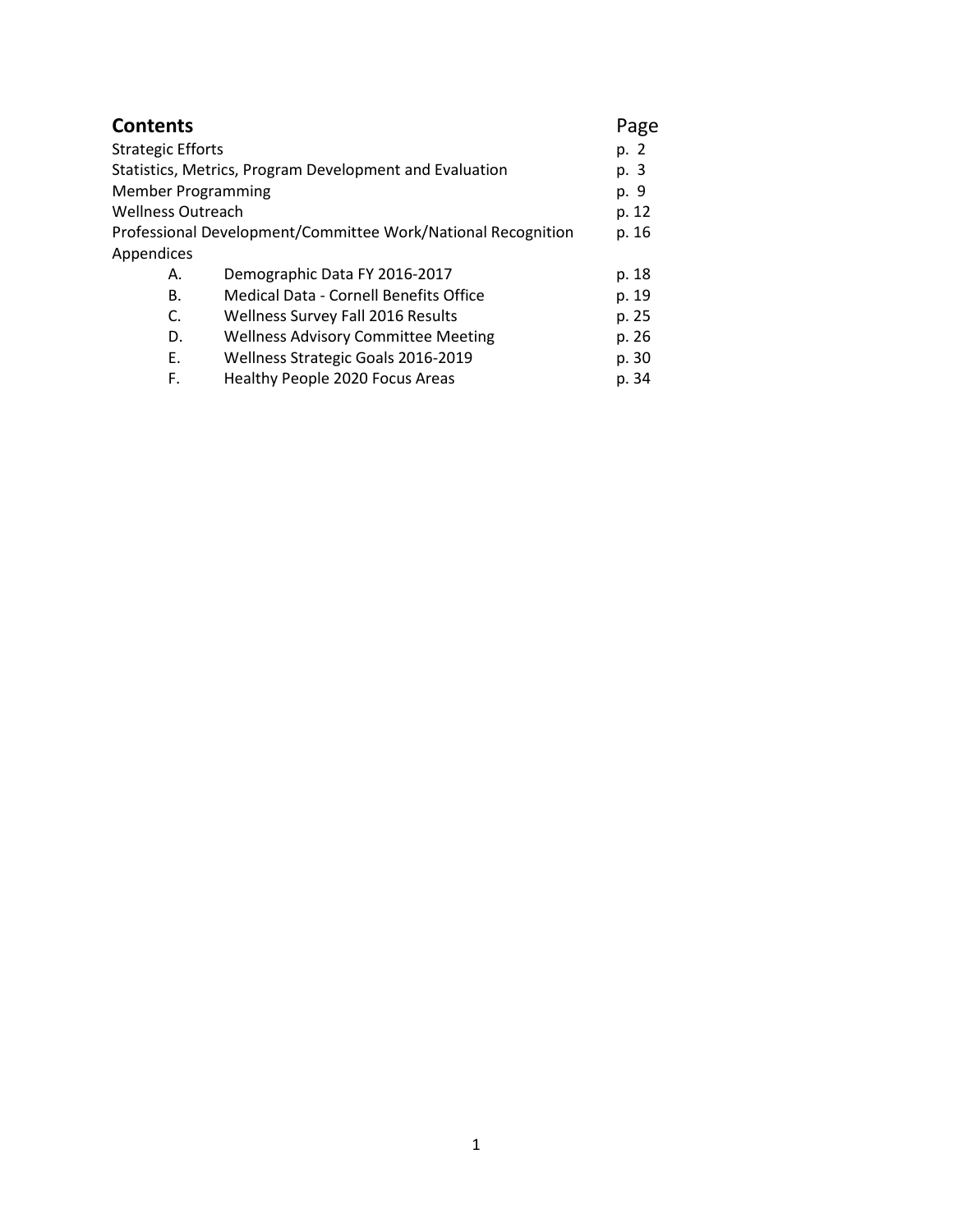## **Wellness Program Annual Report**

Cornell Wellness serves staff, faculty, retirees, and their spouses/partners in the areas of fitness, nutrition, and well-being. We provide educational opportunities that empower individuals to make healthy choices for themselves. Cornell Wellness' four full-time, three part-time, and several group fitness instructors interact with Cornell's staff, faculty, and retirees to promote positive lifestyle changes; our interactions are focused on nutrition, fitness, and general health education. This year marked the Wellness Program's 28th anniversary.

## **Strategic Efforts**

Cornell Wellness relies on a comprehensive strategic plan to continually meet the needs of our stakeholders. The areas of focus include: to provide best practices in the areas of fitness, nutrition, and wellbeing; to gain national and international recognition; and to improve organizational effectiveness.

#### **Best Practices**

*Rebranding results*: In an effort to increase focus on individuals and departments and decrease focus on the fitness centers, Cornell Wellness shifted its marketing strategy, altered its name, and maximized its focus on outreach while minimizing the focus on the fitness center memberships. In this second year after rebranding, Cornell Wellness has experienced dramatic growth in department work. The staff has enjoyed presenting over 46 times to departments on topics such as taking healthy breaks, nutrition, mindfulness, and more. This is a 24% increase from last year. Plus we continue to meet with members and nonmembers either in our offices or at the employees' offices to discuss fitness, nutrition, and wellbeing.

*Mindfulness*: This year, mindfulness and meditation were strategic priorities. In addition to increasing both programming and department offerings, Cornell Wellness created a relationship with an internationally known meditation teacher, David Gandelman. This collaboration resulted in a series of live meditation events as well as several virtual opportunities for Cornell employees.

#### **National/International Recognition**

*NIRSA Conference.* Two Cornell Wellness staff had the opportunity to present *Wellness: What Really Works* at the National Intramural Recreational Sports Association (NIRSA) conference. This was a wonderful opportunity to share helpful information, generate ideas, and promote our organization.

*Cameroon*. One Cornell Wellness staff, in collaboration with Cornell's Department of Developmental Sociology, spent a week in Cameroon, West Africa, meeting with Parliament, presenting to the Institut National De La Jeunesse Des Sports (National Institute of Youth and Sports), and participating in TV interviews to promote fitness as a way to influence a culture of peace in this country.

#### **Organizational Effectiveness**

*Fitness Intern.* For the first time, Cornell Wellness worked with fitness interns from Des Moines University and Ithaca College. In addition to providing an opportunity for students to learn and grow, our organization benefitted because of these individuals' contributions to our special projects.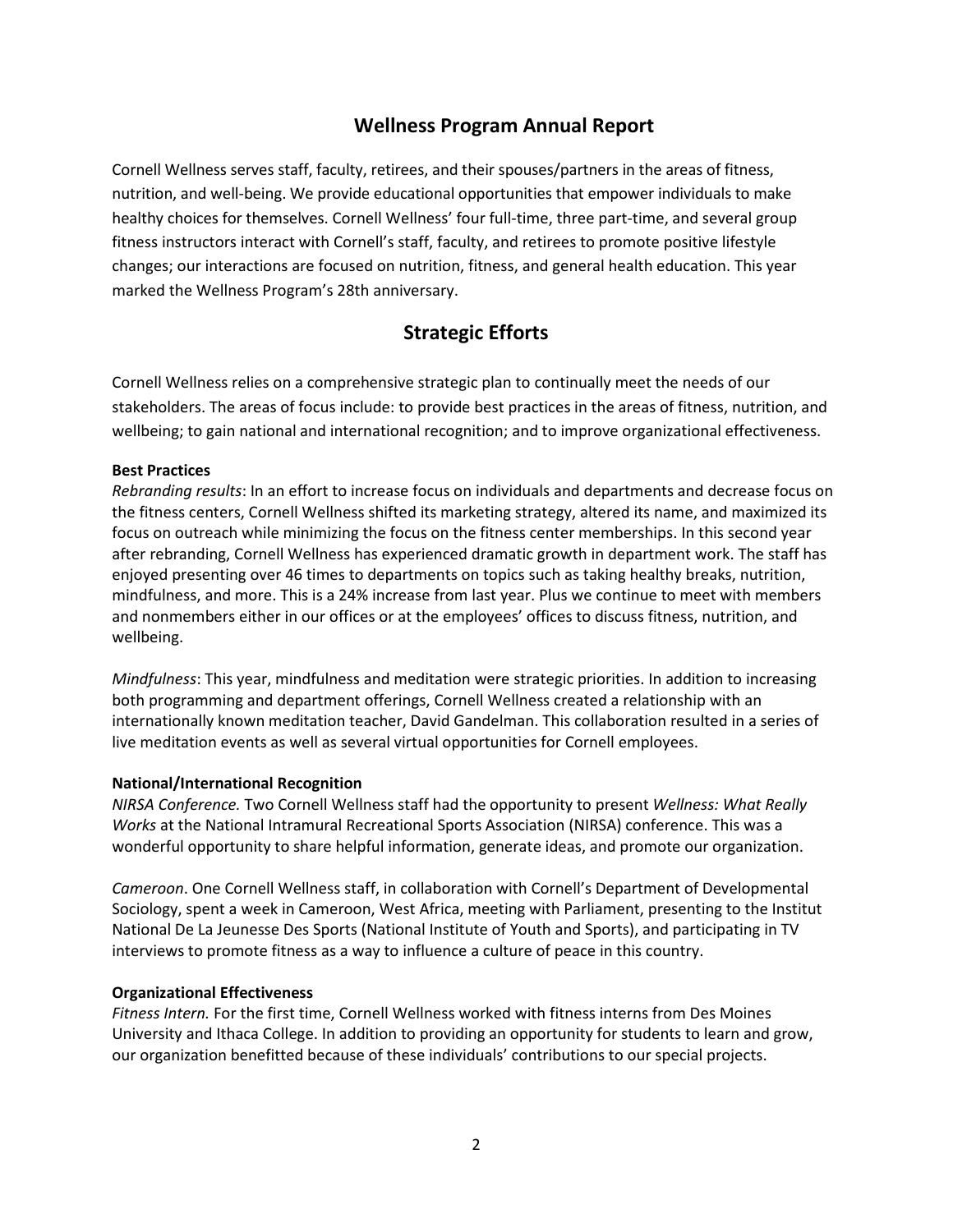*RecTrac*. This new member management system went live in January 2017. RecTrac allowed Cornell Wellness to better collect swipe data to evaluate user participation. Swimming swipes are now counted, as of January 2017, which will help report on broader usage metrics for future annual reports.

*Truven*. Cornell Wellness continued to work with the Human Resources analytics team and captured health metrics by looking at usage vs medical expenditures. While the data looked promising, it is too early to report out on any significant results. This is an ongoing project.

*Value On Investment*. This strategic area is a work in progress. This past year was spent developing and piloting a survey that captured how participation in flagship programs positively influenced the employee's experience at Cornell University.

#### **Future Directions**

*Fitness Testing:* A new functional fitness testing protocol will give much needed updates to the protocol that had been in place for the past 28 years. Functional fitness testing more closely replicates the activities of daily living and will be used to prescribe appropriate exercises for individual improvement.

*Benefits Services:* The new director of benefits services is interested in increasing participation with Cornell Wellness to align both strategic plans. With new leadership comes new opportunities, and Cornell Wellness is looking forward to more interaction, collaborative work, and coordinated planning.

## **Wellness Statistics, Metrics & Evaluation**

#### **Membership Statistics\***

- **4,662 staff, faculty, retirees, and their spouses/partners joined as of June 30, 2017. This represented a 7.35% increase over last year.**
- **2,893 members joined through the Cornell Program for Healthy Living insurance plan (see CPHL details below). This was a 14% increase from last year.**
- **Note: with the first year implementation of our new tracking system, we were unable to report out on scholarship and Worker's Comp membership numbers.**
- **286 members were retirees and retiree spouses representing a 2.14% increase over last year.**
- **There were:**
	- o 1,995 card swipes at Appel Commons Friedman Fitness Center (plus 1,057 for classes);
	- o 39,714 swipes at Teagle (plus 6,043 for classes);
	- o 27,119 swipes at Helen Newman (plus 9,904 for classes);
	- o 3,773 swipes at Noyes (plus 1,458 for classes);
	- o 1,685 swipes in the Ramin Room for group fitness classes;
	- o **72,601 total swipes for fitness centers plus 20,147 total swipes for group fitness classes;**
	- o **92,748 total swipes.**
- Attached, please also find demographic data for Cornell Wellness (Appendix A).

\***Rec Trac Database:** As of August 2016, Cornell Recreational Services implemented a new database from Vermont Systems. The implementation consisted of a database build, integration of Cornell specific details with collaboration with multiple departments, and a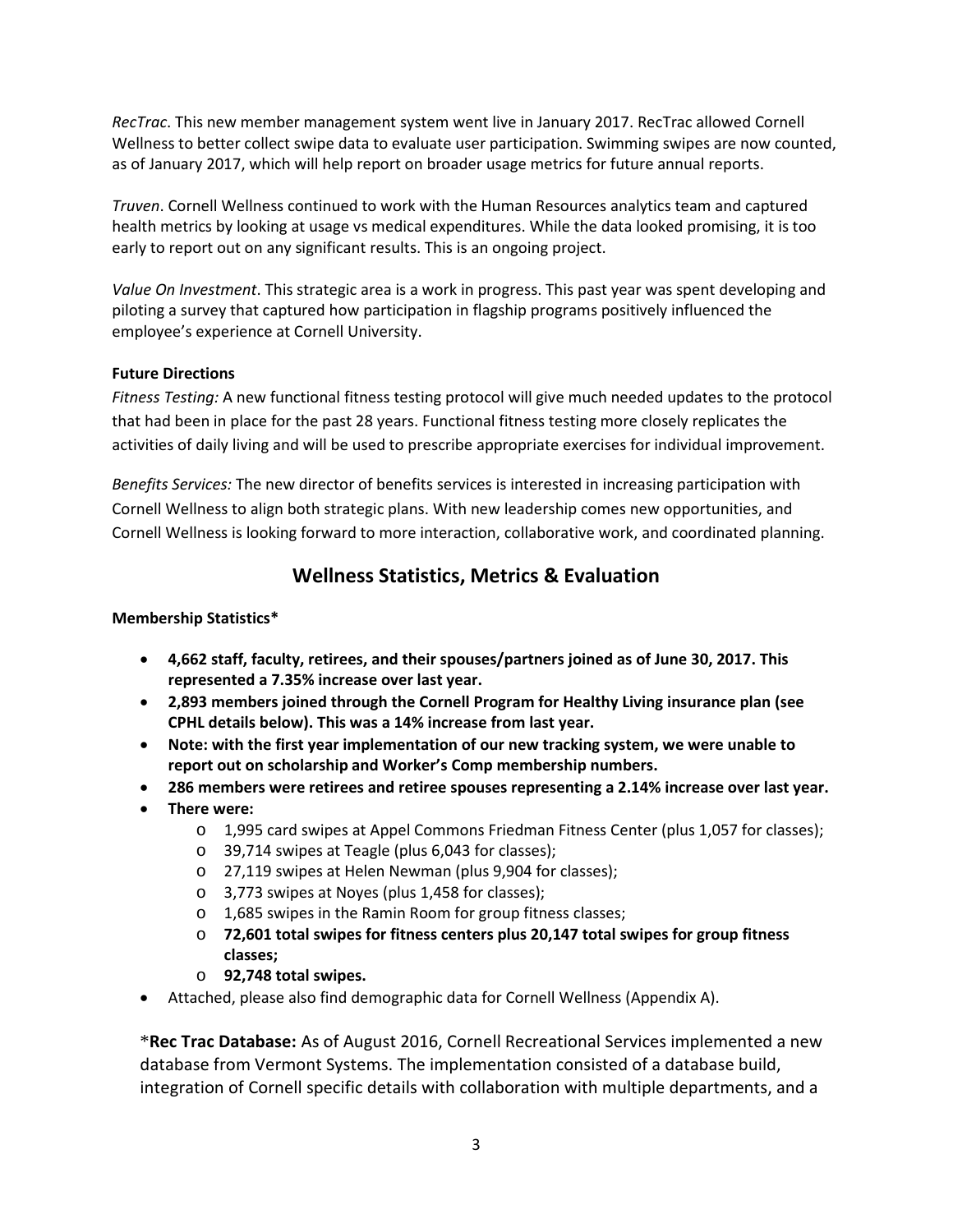year-long curve of transition and flexibility with usage of the system. Some of our card swipe data was inflated due to an issue with member swipe tracking. Specifically, fitness center card swipe data for Teagle and Appel are inflated due to group fitness swipes being counted as fitness center swipes at those two specific sites where there is only one card reader tracking both data sets. This will be corrected but affected this fiscal year's fitness center usage metrics. Group fitness metrics are accurate to the best of our knowledge.

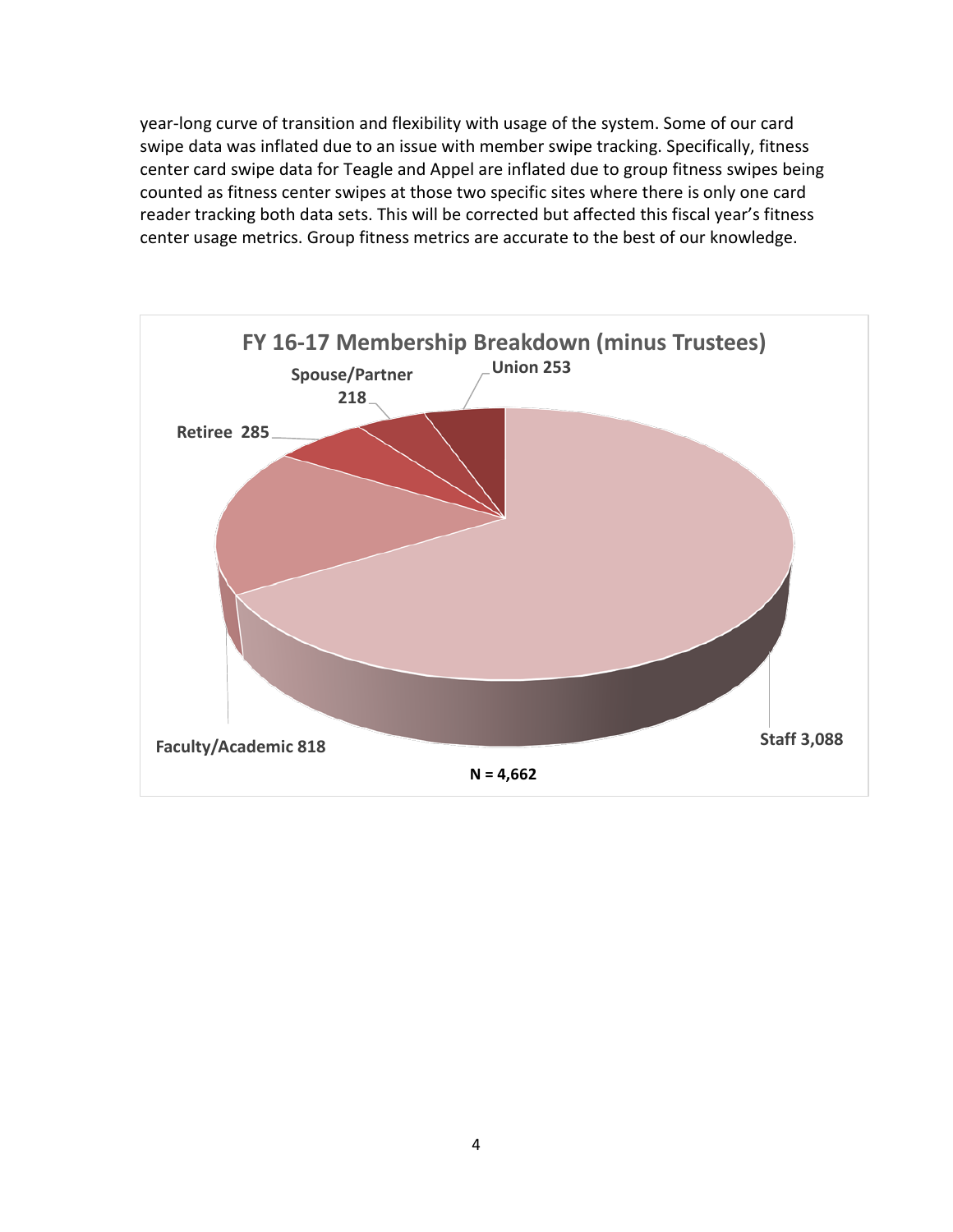

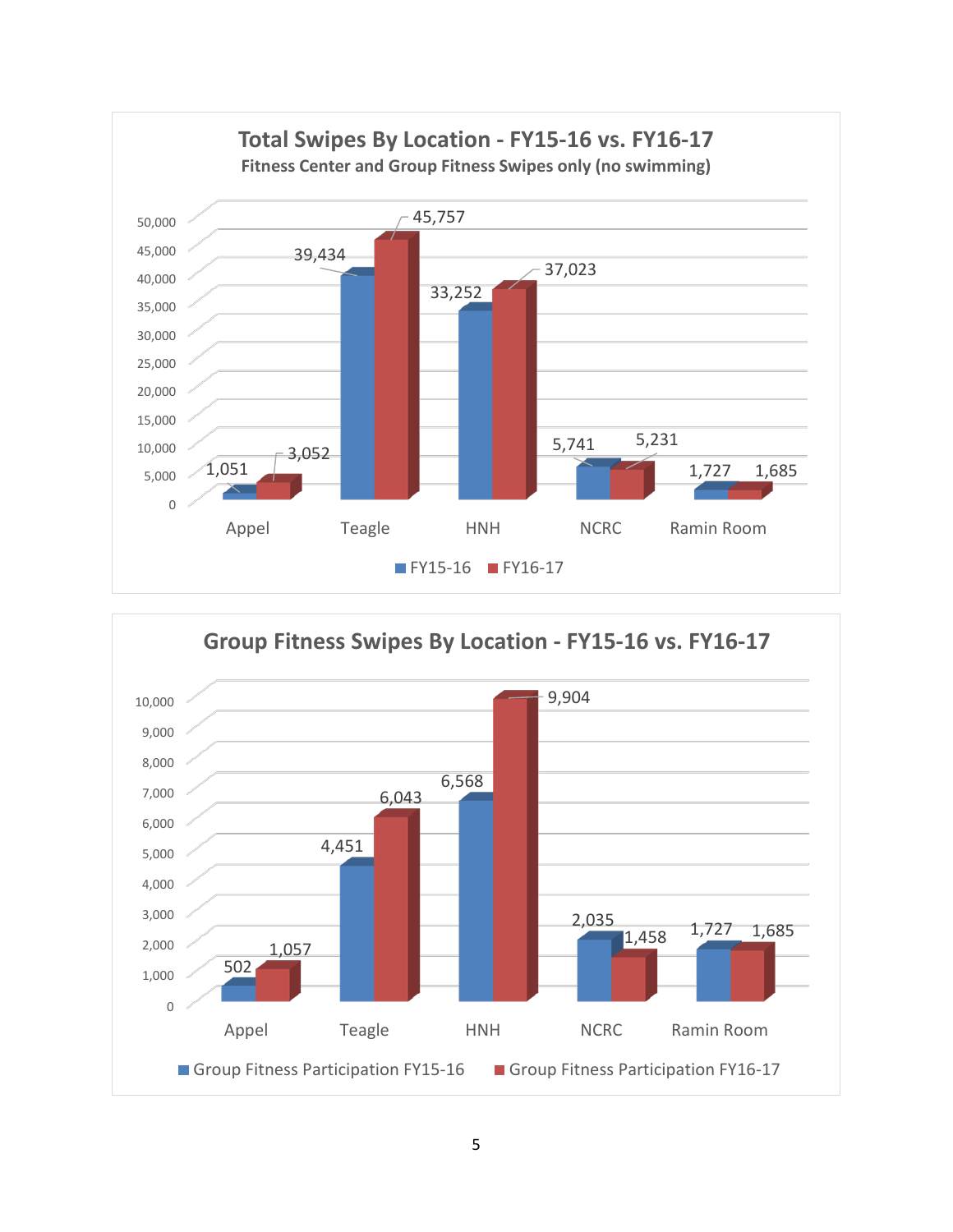

**Total Card Swipes By Month FY15-16 vs. FY16-17 Fitness Center and Group Fitness Swipes only (no swimming)** 10000 9512 9500 9000 8500 8000 8779 7302 7500 6020 7000 6500 5821 6000 5920 5500 5540 5000 **5466**<br>July 2005 November September October December February April March **May** January June  $-FY15-16$   $-$ FY16-17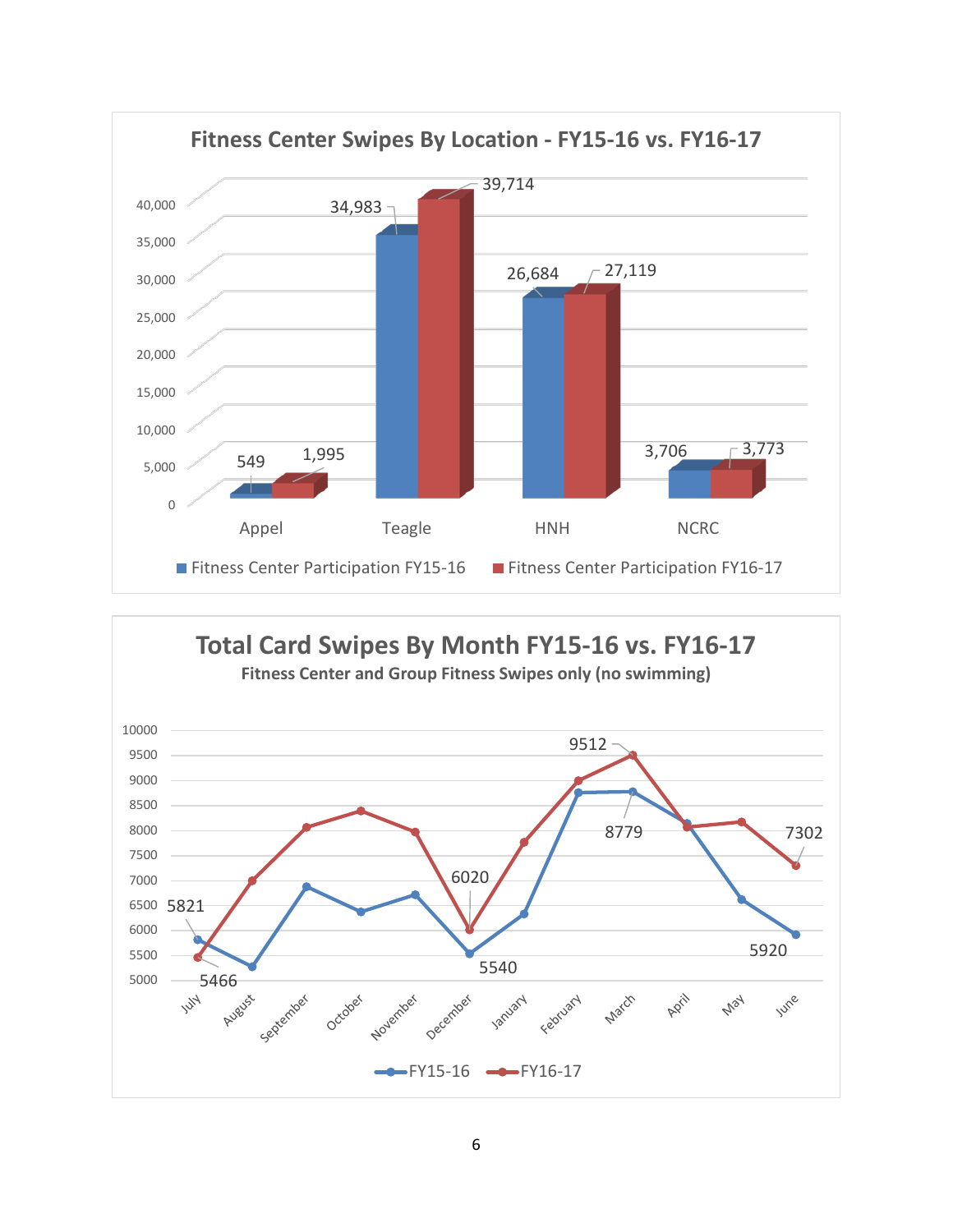

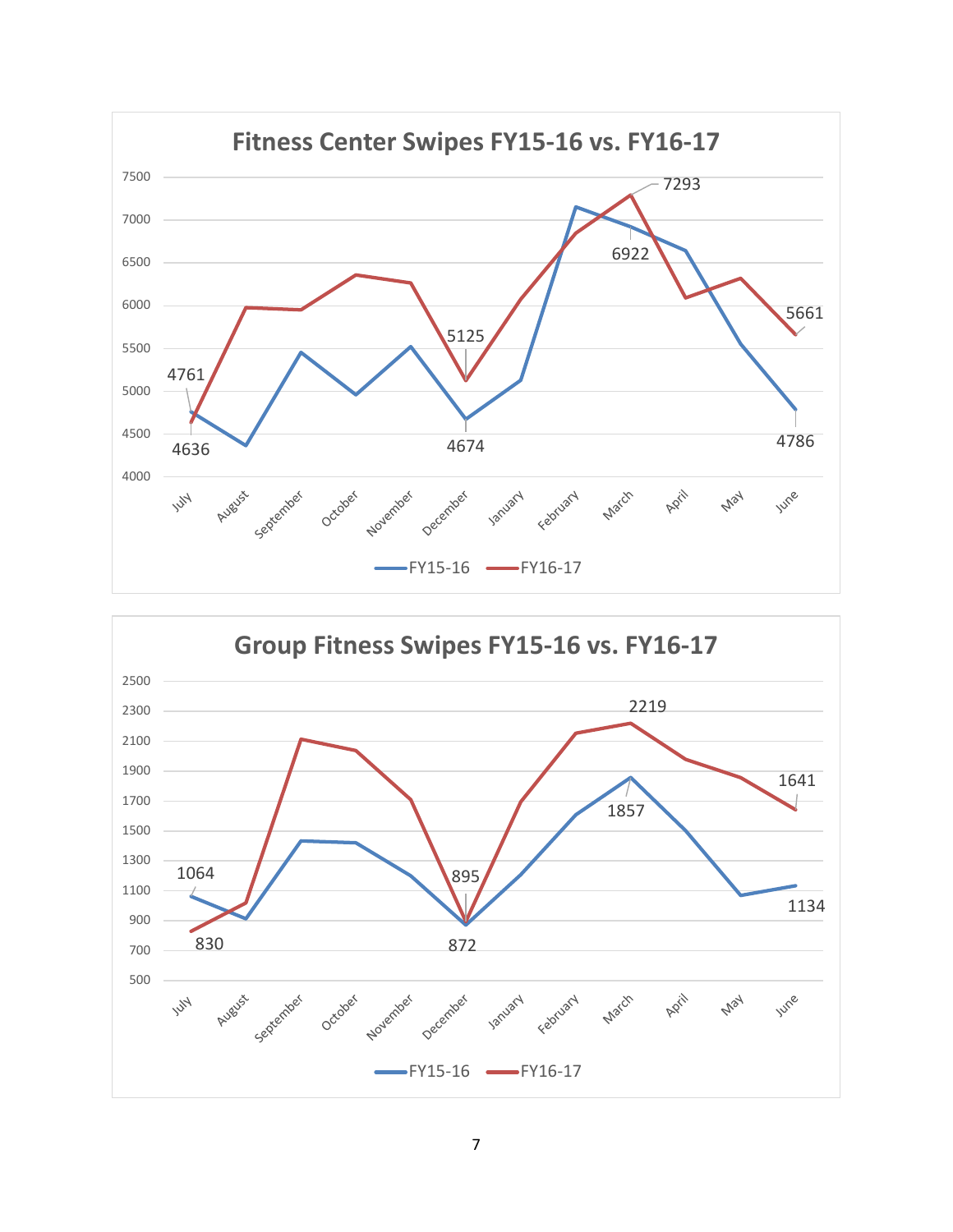

#### **Cornell Program for Health Living (CPHL)**

Cornell Wellness completed its eighth year of collaboration with CPHL. Working with Benefits Services and the Tompkins County Area Physicians, the plan was designed so that doctors put more emphasis on behavioral changes to decrease health risks. To support this initiative, CPHL insurance covered the cost for CPHL members who purchased a Wellness Recreation membership. CPHL also offered \$15 per month off of membership fees to Island Health and Fitness and the Ithaca YMCA**.** In FY15-16, 2,537 CPHL members used the Wellness Recreation benefit; in F16-17, the number climbed to 2,893. This represented a 14% increase.

#### **Toni McBride Scholarship**

The Toni McBride Scholarship fund continued to support a portion of Wellness Recreation memberships for those members who requested and met the criteria for assistance. Due to inaccuracies with our new database, Rec Trac, our number of members who participated using a scholarship was undetermined for this year. However, this will be remedied for next year.

#### **Wellness Staff Metrics**

Below is information on one-on-one appointments by the Cornell Wellness staff that assisted members with meeting their wellness goals.

- Total individual consultations (one-on-ones for fitness, nutrition, life coaching) by staff (including 2 part time personal trainers and 1 part time nutritionist): 927. This represented a 31% decrease from last year. Part of this decrease was due to losing a part time staff person for a period of time for maternity leave.
- Wellness staff facilitated 641 fitness, 237 nutrition, and 49 life coaching meetings.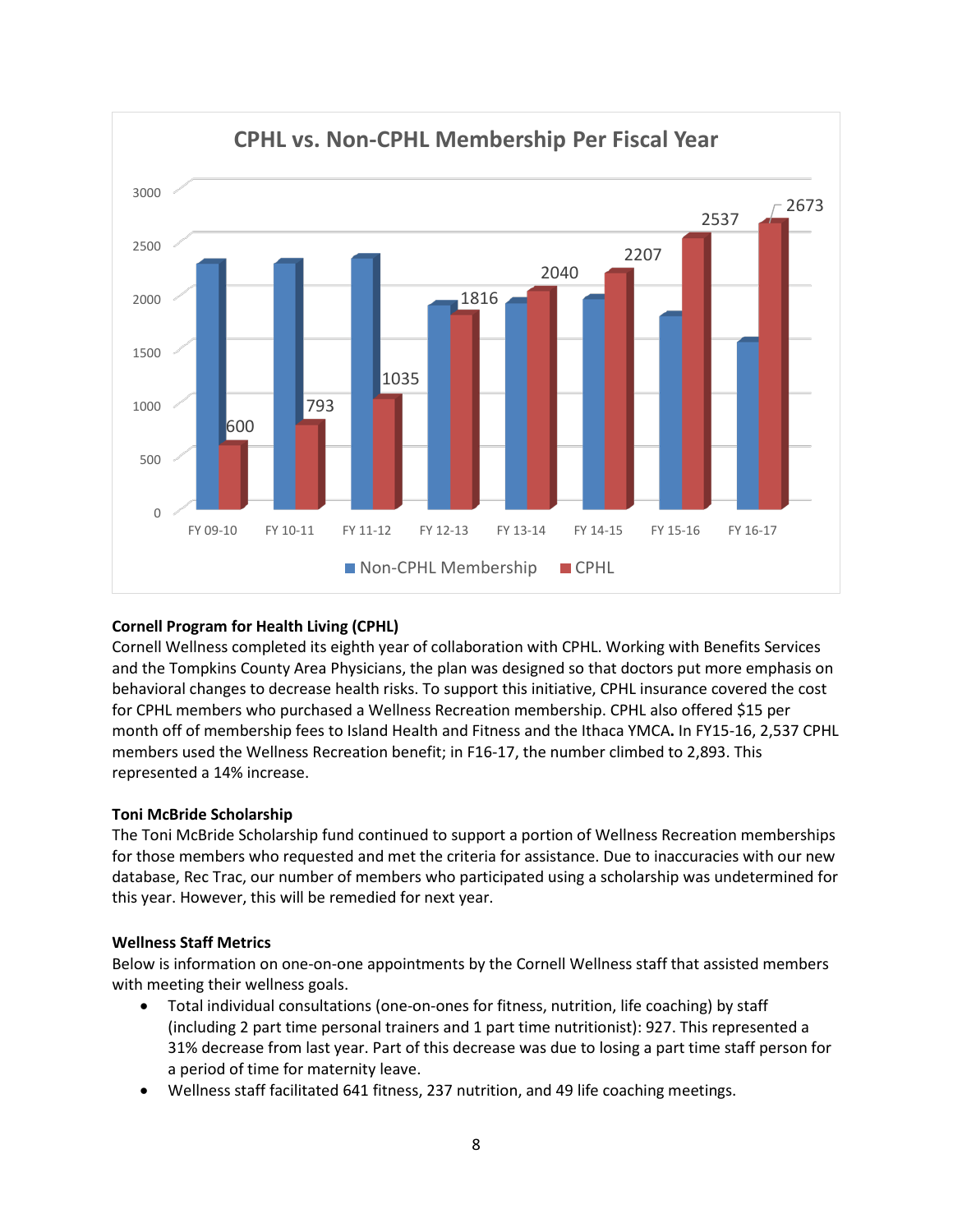## **Program Planning**

#### **Needs Assessment to Determine Program Offerings Included:**

- In-person feedback from participants.
- Feedback from post-offering on-line surveys.
- Cornell medical data from Cornell Benefit Services (Appendix B).
- Wellness Survey Fall 2016 Results (Appendix C)
- Wellness Advisory Committee feedback (Appendix D).
- Wellness Strategic Goals 2016-2019 (Appendix E).
- Healthy People 2020 (Federal Government document released every 10 years) focus areas (Appendix F).

The needs assessment data informed the strategic plan, identified programming areas, and provided development direction for the full time staff.

## **Program Evaluation**

#### **The Program was Evaluated Using:**

- Feedback from surveys conducted after events and programs.
- Follow-up individual consultation surveys for everyone served during 3 month period.
- Phone survey of randomly chosen participants at conclusion of short duration classes.
- Tracking of registration and participation in Cornell Wellness outreach and member programming.
- Testimonials and success stories from individuals and departments.

Feedback surveys showed that employees were taking away valuable learnings and that our presenters were doing an excellent job.

## **Member Programming**

Wellness Recreation members had access to the fitness centers and group fitness classes managed by the Cornell Fitness Centers. Members were also able to use the pools, Lynah ice skating rink, Lindseth climbing wall (at a discounted rate), Reis Tennis Center (at a discounted rate), Merrill Sailing Center (at a discounted rate), Robert Trent Jones Golf Course at Cornell University (at a discounted rate), issue room services, and had the registration fee for PE classes waived through the Athletics Department. In addition, members had access to the Healthy Living Program which included group fitness classes and specialty offerings.

#### **Healthy Living Program**

The Healthy Living Program was open to all Wellness Recreation members, however, the offerings through this program were catered towards the older adult and retiree populations. Offerings included light to moderate intensity group fitness classes called Classes For Healthy Living (7,040 participations), Love Living At Home presentation (12 participants), 5 Botanic Gardens tours (15 participants, 17 participants, 10 participants, 28 participants, 30 participants), 2 senior fitness testing sessions (63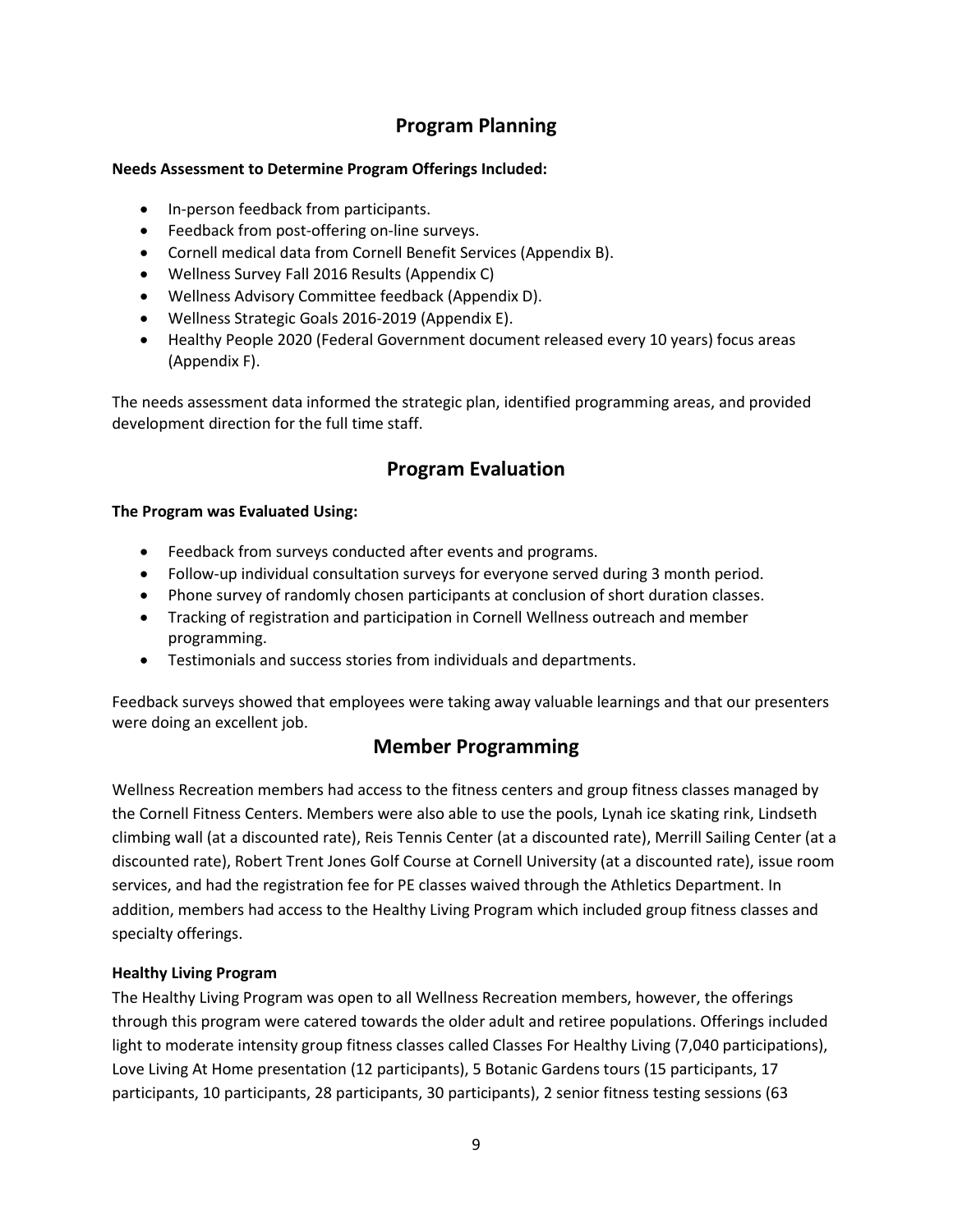participants total), Apple Orchards tour (63 participants), Breakfast Cooking demo (5 participants), Staying Strong lecture (50 participants), Strong Bones lecture (25), and a social potluck (12 participants).

**Classes For Healthy Living -** These classes were appropriate for individuals who had gone through joint replacement, suffered from arthritis, experienced lingering joint pain from injury, and who wanted to improve their balance and more. Classes embodied our [vision of inclusion,](http://wellness.cornell.edu/inclusion_statement.php) offered participants individualized attention to be successful, and promoted an environment of camaraderie and personal success. These classes were held mornings 8:00 AM – 11:00 AM to maximize fitness facilities during quiet times.

- **Pilates**  controlled endurance training built spinal stability, posture, and core strength. 213 participations (Spring only).
- **Ripples**  exercise in shallow and deep water kept impact low while muscles and cardiovascular system were strengthened. 1,386 participations.
- **Strength Training/Pilates** resistance training class helped build bone density, reduced the risk of falling, and strengthened muscles. 883 participations.
- **Yoga: Gentle Yoga/Iyengar Yoga**  class participants explored body alignment and placement within each yoga posture at a slow pace. 682 participations.
- **Zumba Gold**  heart health, improved balance and coordination, and having fun were emphasized while participants moved to the Latin rhythms of Zumba. 884 participations.
- **Restorative Yoga**  increased range of movement in all joints in the body, and focused on restoring balance to the body. 455 participations.
- **Spinning -** indoor stationary cycling class that combined basic cycling movements with motivational coaching, breathing awareness, and heart rate training. 208 participations.
- **Cardio Dance/Low Impact Aerobics**  low to moderate intensity aerobic dance performed to music. 78 participations (Spring only).
- **Barre** different aspects of strength training were explored in this class that included breathing, posture, alignment and isometrics. 660 participations.
- **TRX -** functional, small group class designed to build muscular strength and endurance that utilized TRX training straps. 199 participations (Spring only).
- **Functional Circuit**  Interval training class that improved muscular strength, cardiovascular fitness, and functional mobility. 298 participations.
- **Walking Group**  social group worked on cardiovascular, respiratory health and endurance. 83 participations.
- **Sit and Be Fit -** This class focused on total body strength training, range of motion exercises and stretches. Great for active older adults who needed extra support or individuals with physical limitations. 253 participations.
- **Power Wave –** Utilized the Escape Functional Equipment and Shock Wave Power Rowers, this high intensity interval class focused on strength and cardio endurance. 65 participations (Spring only).
- **Belly Dancing –** Middle Eastern dance class. 18 participations (Spring only).
- **Meditation –** Multiple styles of mindfulness meditation were practiced, through body scans, imagery, and breathe work that slowed the mind and brought relaxation to the body. 24 participations (Summer only).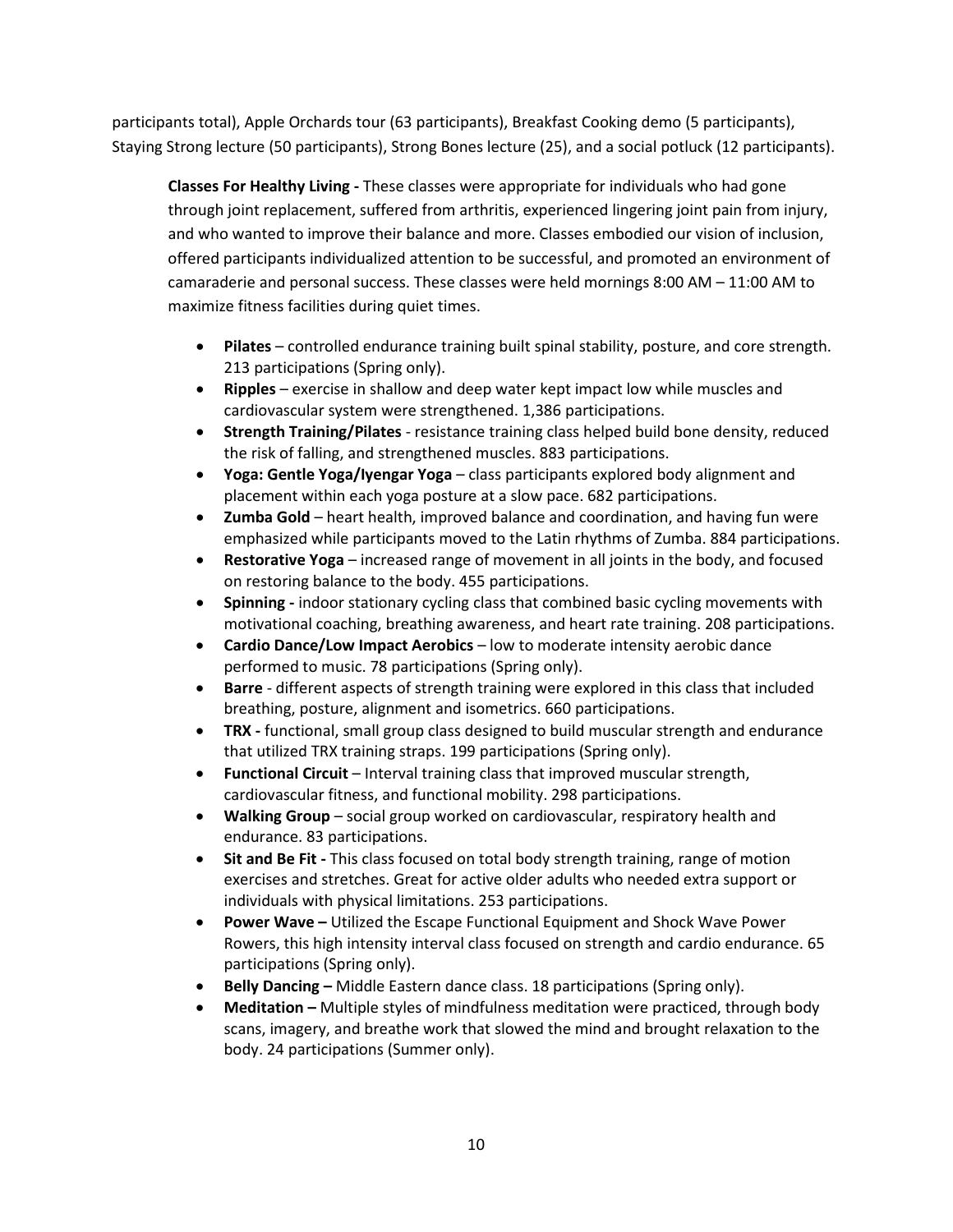#### **Short Duration Group Exercise Classes (not part of the Healthy Living Program)**

- **Sports Conditioning With Tabata Protocol Class** provided high intensity interval style workouts through running drills, plyometrics and strength training. Participants built speed, agility, and endurance. 3 classes total were offered, each class running weekly for 6-8 weeks. Approximately 13 participated in the Fall, 9 in Spring on Mondays, 6 in Spring on Wednesdays.
- **Strengthen Your Core To Prevent Back Pain Class** This core training class emphasized alleviating and/or preventing mild recurring low back pain. Participants progressed through basic movements designed to improve posture, dynamic core stability, body awareness and muscular balance/stability. 2 classes total were offered. Each class had two parts. Approximately 12 participated in the Spring on Mondays, 10 on Wednesdays.

#### **Individual Meetings with Staff**

- **Nutrition Counseling** conducted by two Registered Dietitian Nutritionists (RDN), was offered to employees, retirees and their spouses/partners. This year, we did not include students. The Cornell Fitness Centers hired their own RDN for a period of time. Nutrition counseling typically included a nutrition assessment and follow-up counseling for a variety of problems including but not limited to weight management, sports nutrition, cholesterol reduction, and general health. There were 237 meetings with the RDN's. This represented a 20% decrease. In addition, Cornell Wellness provided a community nutrition placement site in the fall for a dietetic internship offered through Cornell University's Division of Nutritional Sciences.
- **Consultation and Follow-up Meetings with Personal Trainers** were encouraged. These meetings were intended to empower the individual while gently encouraging positive behaviors using coaching techniques. Five personal trainers on staff provided exercise prescriptions for those wanting to use the fitness centers, take group fitness classes, or exercise at home. A total of 641 of these individual meetings occurred between employees and the Wellness staff this past year. This represented a 36% decrease.
- **On-going Personal Training** continued to be offered with 8 people who requested the fee-based service. This represented a 20% decrease. This offering was tailored to individuals who wanted the motivation and guidance of a trainer on a regular basis to help them reach their goals. A fee was charged for on-going personal training; sessions were purchased in 4 packs.
- **Physical Fitness Testing** was offered by request to members. 10 fitness tests were performed. The fitness testing included: BP and resting HR measurement; height, weight, and % body fat measurement; hand grip strength testing; sub maximal treadmill testing; flexibility testing; and sit-up and push-up testing. Individuals sometimes requested the full testing be done, but often asked if they could do only a few of the tests that interested them the most.

#### **Group Equipment Orientations with Staff**

- **Escape Fitness Primer** Participants spent time with a staff member, who is also an Escape Fitness Trainer, to learn how to use the Escape Fitness equipment that was added to multiple fitness facilities this past year, properly and most effectively. 2 offerings. 9 total participants.
- **TRX Primer** With the addition of TRX trainers in multiple fitness facilities, our staff offered 5 small group workshops called "TRX Primers" that educated participants on the modality. 35 total participants.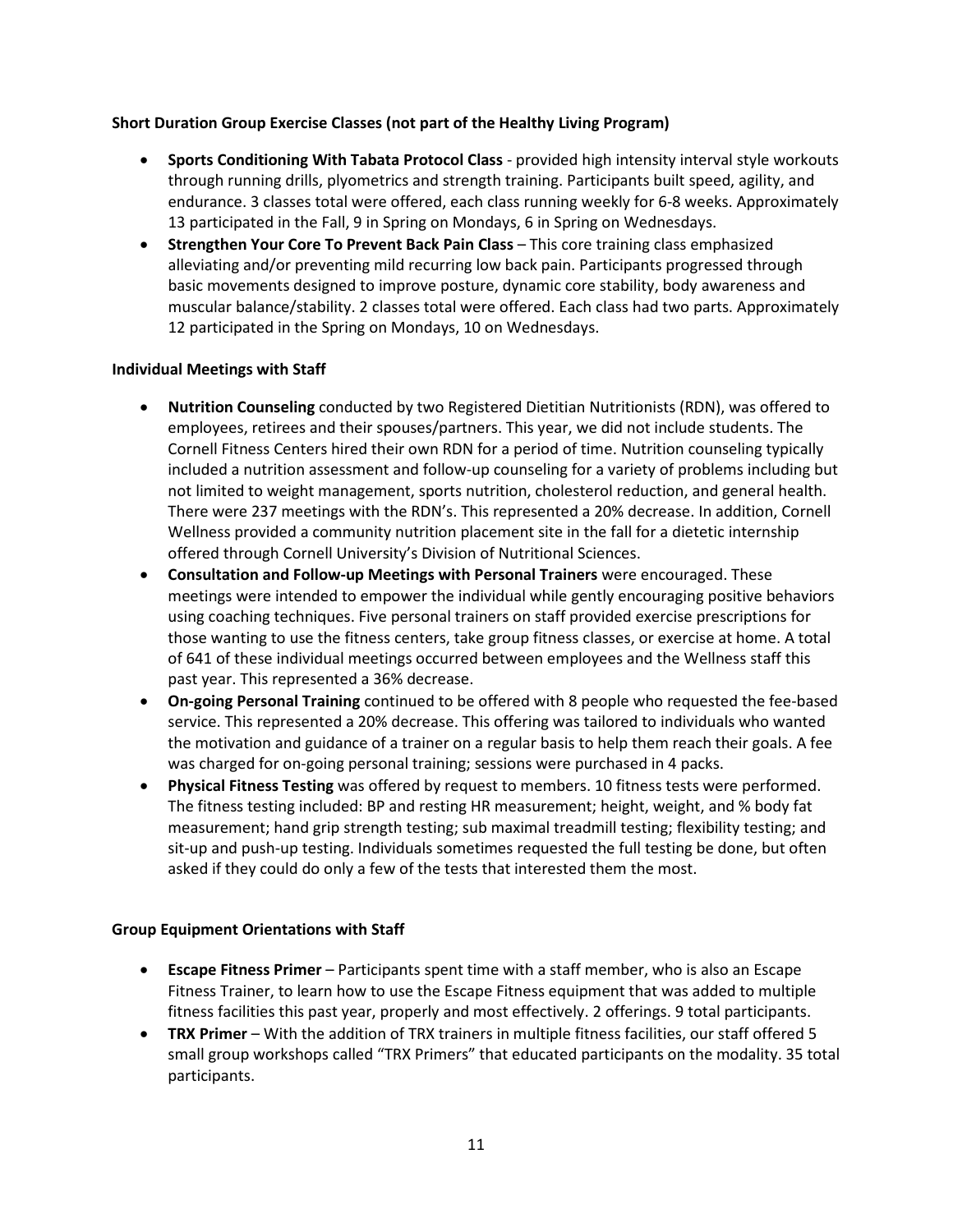- **Deadlift Workshop** This specialized single session training, offered by staff during the summer, taught fitness center users how to properly execute deadlifts using Olympic bars. 4 participants.
- **Squat Workshop**  Form and methods used when performing a squatting exercise were instructed by staff. 3 single-session workshops total were offered. 16 total participants**.**

## **Wellness Outreach**

As a result of the rebranding, Cornell Wellness was able to serve the entire Cornell community in more ways than ever before. In addition to offering free one-on-one fitness, nutrition, and well-being consultations, Wellness staff served the community in the many ways detailed below.

#### **Big Red Rec Bingo Event**

Big Red Rec Bingo was a new month long event coordinated by Cornell Recreational Services (Cornell Wellness is part of Rec Services and helped coordinate this event) and open to the entire Cornell community (including students). The bingo game was played with a traditional bingo board that was customized to illustrate various fitness and wellbeing opportunities on Cornell's campus. The 25 bingo squares contained fitness and wellness challenges such as checking out various fitness centers and group fitness classes, trying new exercise equipment, doing "deskercises," stretching, and meditating. Participants were entered into prize drawings for every bingo they earned, and were entered into the grand prize drawing if they completed all 25 bingo squares. A few hundred people participated; only four completed all 25 squares.

#### **Bike to Work/School Day Event**

This event, which occurred throughout Tompkins County, was coordinated by Cornell Transportation, Tompkins County Cooperative Extension and Cornell Recreational Services (Cornell Wellness is part of Rec Services and helped coordinate this event). Rec Services and Cornell Transportation organized all aspects of the single-day event on Cornell's Ithaca campus. Highlights of the event included 6 grab-andgo breakfast stops, multiple prize giveaways, and educating the community on bicycle safety. 270 participants filled out a post-ride survey that gave them entry into the prize drawing. This was a 62% participant increase from the previous year.

#### **Classes/Lectures/Workshops & Webinars**

- **Guided Meditation** Guest instructor David Gandelman led this in-person workshop on guided meditation that included an overview on what guided meditation was and its' many important health benefits. Attendees got to experience a live guided meditation and learned where they could access more meditations through multiple platforms that fit their personal preferences. 30 participants.
- **Knit2Gether Cornell** This group met bi-weekly at different locations across Cornell's central campus and emphasized the stress reducing properties of knitting. Averaged about 5 participants per session.
- **Eating For Your Best Self** This in-person, 12 session small group experience helped individuals become more in tune with their personal thoughts and behaviors surrounding food.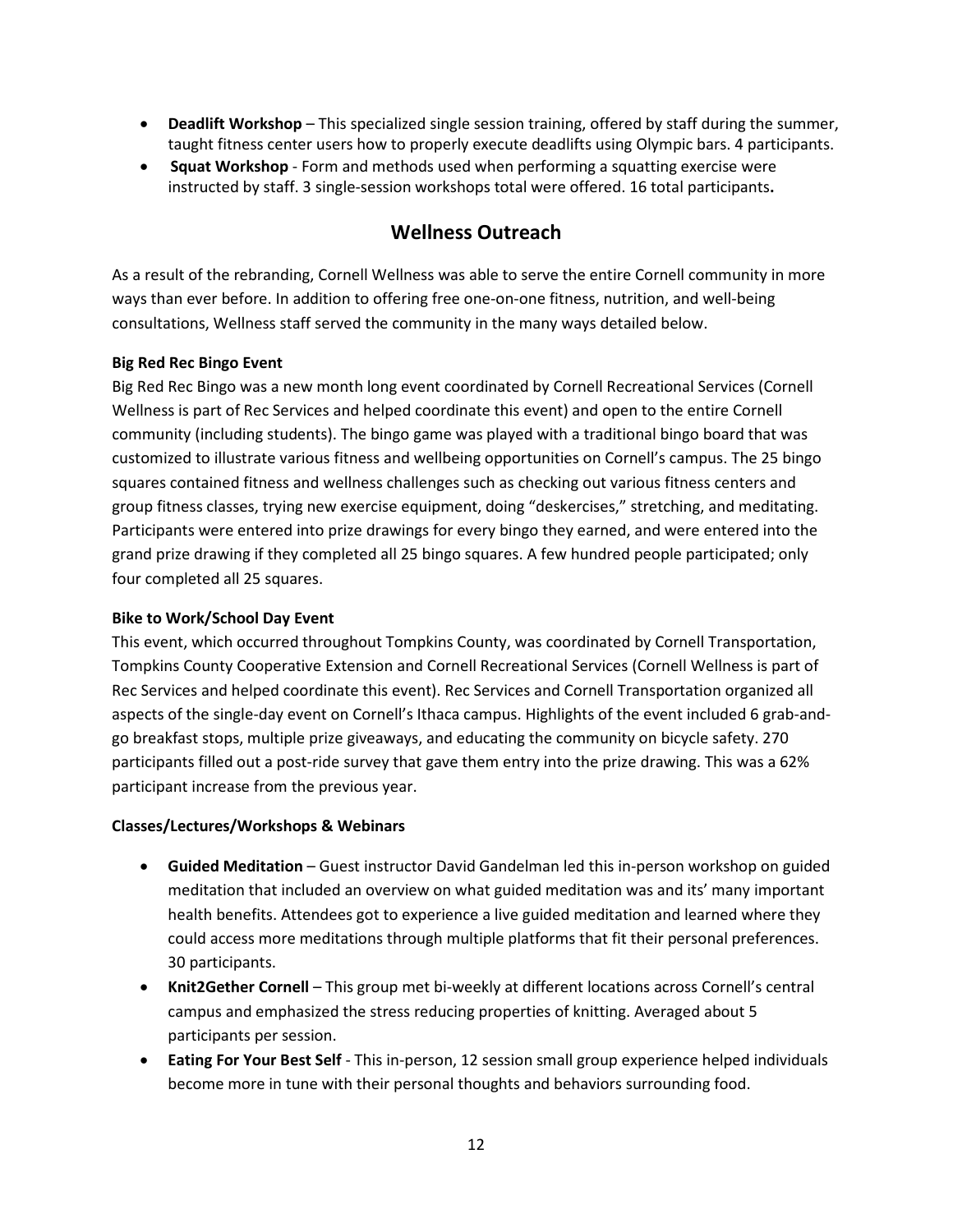Mindfulness exercises, group discussions, strategy building and in-depth nutrition education were the focus. Fall – 12 participants, Spring – 12 participants.

- **Eating For Your Best Self Lite** a 6 week web-based class Based on the intensive class, but shorter, and less intense. 6 participants.
- **Eating With Diabetes 3 Part Webinar**  Focused on diabetes basics, healthy nutrition, and carbohydrate counting. 6 participants.
- **Dip The Scales 3 Part Webinar** Covered healthy eating with tips on creating a calorie deficit to encourage weight loss. 13 participants.
- **Cooking Demo – Protein Meals: What's Enough, Bro?** Cooking demo that focused on protein nutrition and high protein vegetarian sources. 25 participants.
- **Make and Take Dinner** A social wellness offering where participants made 2 dinners together; one to eat together, and one to take home. 20 participants.
- **Indian Cooking Demo** Guest instructor Radhika Nayak led this noontime Indian cooking demo that provided information and education to the group as she prepared three separate dishes. This offering was so popular, she came back to offer it a second time. 90 participants total.
- **Indian Cooking Demo** Guest instructor Asya Ollis demonstrated preparation of several south Indian dishes during this evening social wellness event. Attendees helped cook these dishes and then sat down with each other to share the meal and make new connections. 22 participants.
- **Cooking Class - Casseroles** A cooking class where participants created gluten free dishes. 15 participants.
- **Plant Based Eating – Vegan and Gluten Free** A cooking demo where attendees learned three delicious plant-based dishes – one entree, one side, and one dessert. These vegan dishes were meat, dairy, and gluten free as well as free of other typical allergens. 36 participants.
- **Mid Pack Running Group**  This veterans' friendly running group was open to the entire Cornell community and offered 3 mile group runs twice per week for approximately 6 months out of the year. Fall – 51 participations, Spring – 53 participations.
- **Walk To Run Class –** This 11 week class met twice per week to slowly and safely build individuals from walking to running 3 miles. 25 participants.
- **The 250 Plan Class** Intensive, supportive, 6 week class that focused on encouraging participants with losing weight through increased physical activity. Fitbit zips were utilized for their tracking and educational capabilities. 15 participants.

#### **Fruit To Work Event**

One-Week Bingo Contest for Employees. This promotion was made in collaboration with the Tompkins County Worksite Wellness Coalition. Multiple employers in Tompkins County participated. Employees were challenged to pay attention to their fruit and vegetable consumption and appreciate the benefits in including them in the diet. 60 Cornell employee participants.

#### **Life Coaching**

Half-hour coaching sessions were offered to employees upon request. Wellness staff are trained as Intrinsic Coaches®. Throughout the year 49 people participated in the coaching sessions either in person or by telephone. That represented a 4% increase in coaching sessions over the previous year.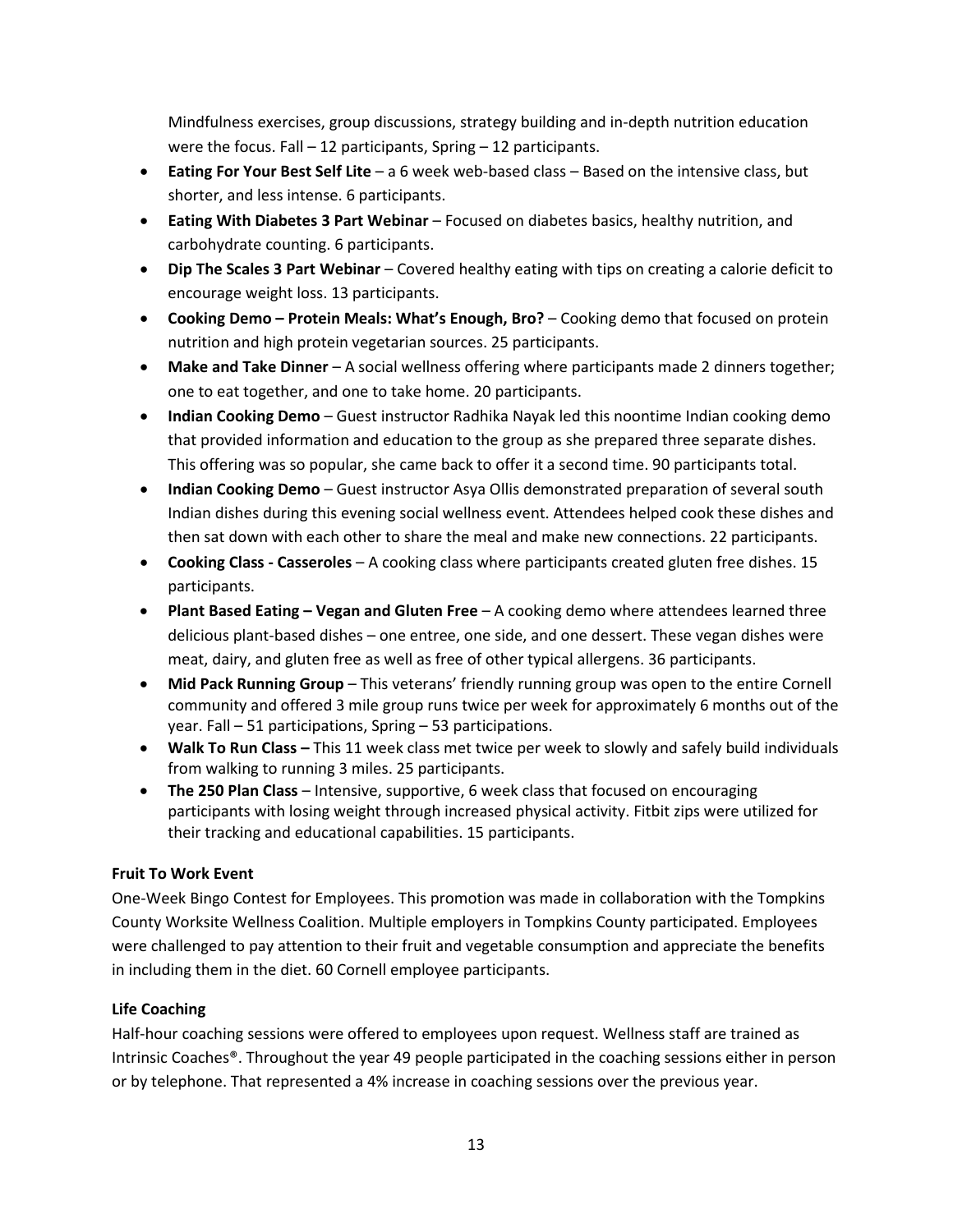#### **Reverse Indoor Triathlon Event**

This was the inaugural offering of the Cornell Recreational Services Reverse Indoor Triathlon (Cornell Wellness is part of Rec Services and helped coordinate this event). The triathlon consisted of a 20 minute run on treadmills in the HNH Fitness Center, a 15 minute bike on the spin bikes in the Dance Studio and a 10 minute swim in the pool. Registration was open to the entire Cornell community (including students) and reached its max within a couple of weeks. 45 participants.

#### **Run/Walk @ (To) Work/School Day Event**

Employees and students participated in this one-day event by logging 2 continuous miles through running or walking at some point throughout a 24 hour time period. This event saw 374 participants complete the challenge and enter themselves into the prize drawing by way of survey. This was the first year Cornell Recreational Services (Cornell Wellness is part of Rec Services and helped coordinate this event) and Cornell Transportation collaborated to host this fun one-day event and we saw an 82% increase in participation from the previous year, including significant interactions within social media platforms. Prior to this year, Cornell Wellness, instead of the larger Rec Services unit, co-coordinated this with Cornell Transportation.

#### **Social Wellness**

Wellness' Advisory Committee identified social wellness as being of high importance to the Cornell community. An Ad Hoc committee was formed to further define social wellness and its relationship to Wellness offerings. It was determined by the committee that Cornell Wellness staff could do two things 1) provide a platform for individuals within the Cornell community to connect with one another about common interests in group activities such as bicycle touring, guided kayak trips, cooking classes, dance classes, etc. and 2) provide opportunities for people to meet face to face to network over these shared social activities. The outcomes were two Fall Mixers coordinated by Wellness staff, one in the evening and one during the midday, with about 20 attendees each. Additionally, two social wellness cooking demos were held, also with approximately 20 attendees each. And, a snowshoe excursion was held, unfortunately only 2 people participated. Lastly, two platforms were created, one was a dedicated Facebook page for CU Social Wellness and the other was an e-list. After one year, one of the main learnings by our staff was that if a social wellness event was organized by our staff it would typically be well attended, however, individuals outside of our staff would not self-generate group social wellness activities (ex. there was very little to no posting to the e-list or Facebook page by community members asking others if they wanted to take a dance class or a cooking class, etc.).

#### **Tobacco Cessation Options**

Wellness staff coordinated smoking cessation offerings which included one-on-one counseling, telecounseling, and group counseling upon request. 10 people consulted on smoking cessation. This represented a 50% decrease.

#### **Work By Request By Departments – Lectures/Workshops/Cooking Demos**

Cornell Wellness staff fulfilled special requests from individual departments and units. These requests included selections from our new Educational Workshop certificate series, choices from the Department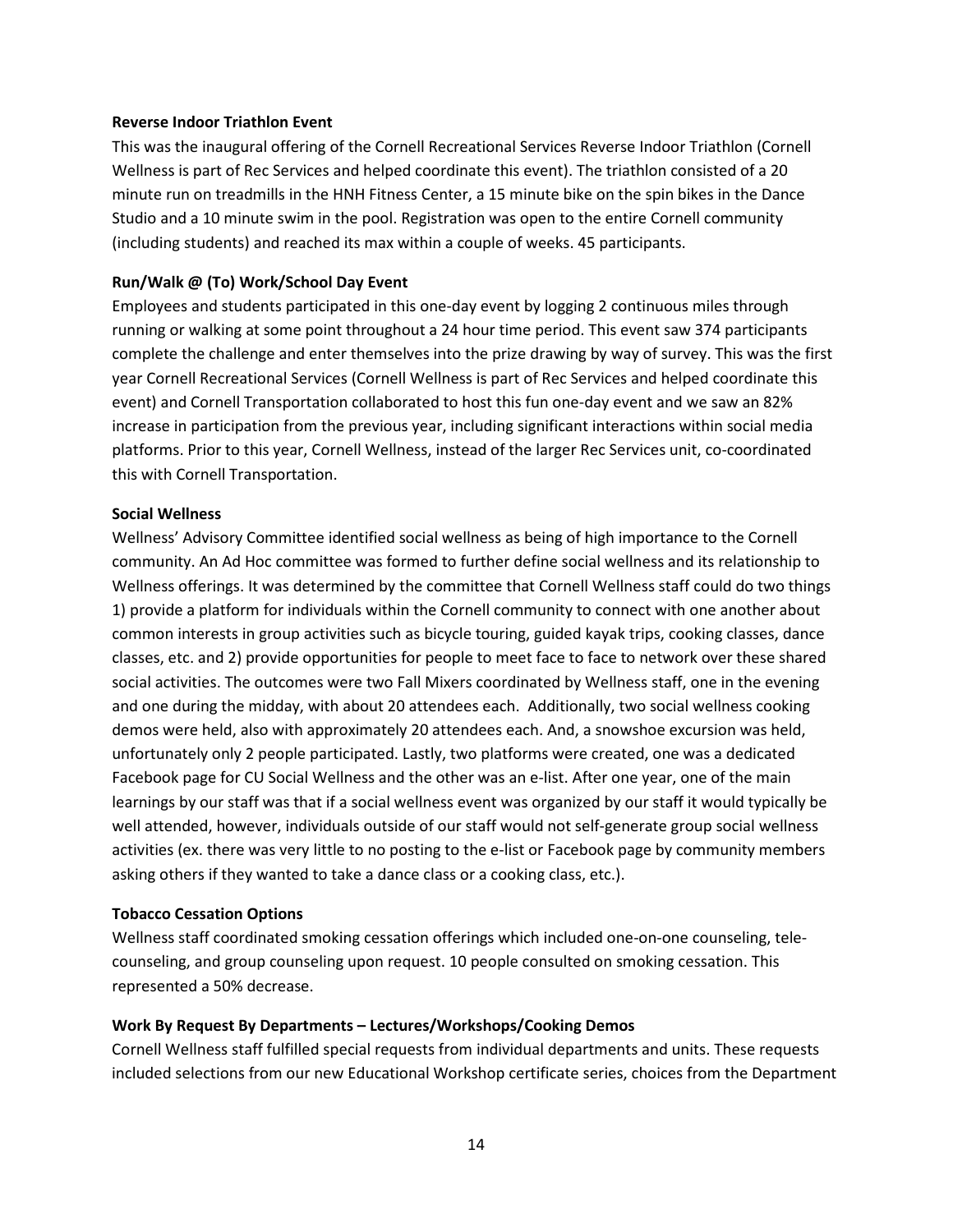Specific offerings list, and specific tailored unit topics. Departments that requested these offerings are listed below.

- **School Of Integrated Plant Science –** "Smart Eating For Busy Families" 30 participants
- **SC Johnson College of Business BSC**  Mexican Themed Team Building Workshop, 12 participants
- **Biomedical Engineering** "Desk Stretches" 6 participants
- **CCE Meeting –** "Being Well During Your Work Day" 400 participants
- **EHOB** Meat CSA Information Session 8 participants
- **EHOB**  Fall Harvest Cooking Demo 20 participants
- **EHOB**  Individual Wellness meetings (nutrition/fitness) 3 days 7 participants
- **EHOB**  Decompress At Your Desk Stretches 15 participants
- **EHOB**  Plant Based Cooking Demo 21 participants
- **EHOB**  Summer Surprise Cooking Demo 14 participants
- **Seneca Place**  Healthy Eating Workshop 10 participants
- **Vet Complex (Diagnostic)** Strength Training Exercises Demo and individual wellness consultations – 20 participants for demo, 3 consultations
- **Vet Complex (Administrators)**  "Exercising When Your Schedule Is Nuts" 20 participants
- **Vet Complex**  Cooking Demo 18 participants
- **Vet Complex**  "Smart Eating For Busy Families" 13 participants
- **PSB** Fall Harvest Cooking Demo 15 participants
- **Polish Language Class**  Polish Vegetarian Cooking Demo 8 participants
- **Weill Hall**  Fall Harvest Cooking Demo 14 participants
- **Computer Science**  Fall Harvest cooking Demo 14 participants
- **Human Ecology**  Pasta Making 12 participants
- **Cornell Institute For Healthy Futures**  At Work Stretches 15 participants
- **IPP**  "Wellness Beyond The Fitness Centers" 10 participants
- **IPP**  "Exercising When Your Schedule Is Nuts 12 participants
- **IPP**  "Mindfulness" 8 participants
- **IPP**  "Top 10 Ways To Stay Motivated To Exercise" 4 participants
- **IPP**  "Smart Eating For Busy Families" 7 participants
- **Registrars**  "Incorporating More Wellness Into Your Work Day" 16 participants
- **Registrars**  "Healthy Snacks Demonstration" 15 participants
- **Law School**  "Taking Healthy Breaks" 8 participants
- **Dining Services**  4 days of approximately 2 hours of workshops including the following themes: What wellness has to offer, guided meditation, stretching, and strength training. Number of participants per day were: 50, 40, 25, 200
- **Seneca Place**  "Smart Eating For Busy Families" 12 participants
- **Seneca Place**  "Mindfulness" 12 participants
- **Seneca Place**  "Meditation" 21 participants
- **Graduate School**  Stretches 25 participants
- **Plant Science**  "Walking Meetings" 4 participants
- **Ives Library** "Wellness And Worklife Perks" 30 participants
- **Olin Library**  "What Is Wellness" 15 participants
- **DFA**  "Smart Eating" 21 participants
- **Financial Aid**  "Meditation" 30 participants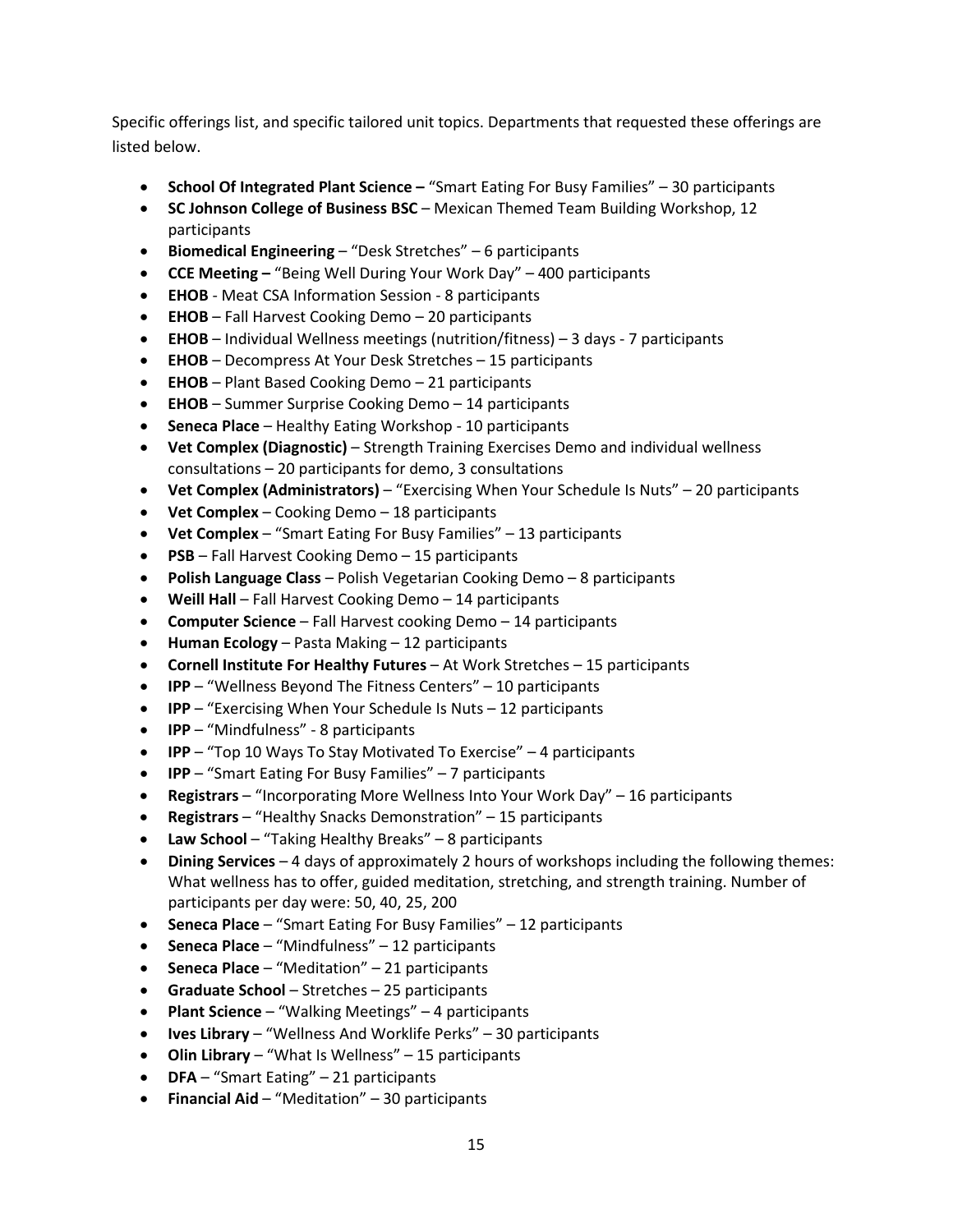- **Dyson**  tabling 50 participants
- **RA Training**  Wellness Panel 75 student participants
- **Rose House**  "Nutrition And Fitness" discussion 3 students
- **NSCOP** "Wellness And Worklife" new supervisor training course 25 participants, 35 participants
- **HR**  "Mindfulness" 75 participants
- **Einuadi Center** "Taking Healthy Breaks" 30 participants
- **RPCC** "Mindfulness Meditation" 28 participants

#### **Collaborations**

- **University Collaborations**
	- o Benefair Health Fair tabling
	- o Vet Gala Health Fair tabling
	- o BTI Health Fair tabling
	- o Staff Development Day tabling and lecture
	- o Graduate Resource Fair tabling
	- o Undergraduate Resource Fair tabling
	- o Cornell Dining promote gluten free dining hall
	- o Cornell Police fitness testing
	- o Cornell Botanic Gardens walking tours
	- o Cornell Transportation two events
	- o Apple Orchards walking tours

#### • **Athletics Department Collaborations**

- o Reis Tennis Center discounted membership
- o Robert Trent Jones Cornell Golf Course golf lessons and discounted membership
- o Merrill Sailing center sailing lessons and discounted membership
- o Outdoor Education Wellness rock climbing class and discounted wall pass
- o Cornell Lacrosse advertised blood drive
- **Community Collaborations**
	- o The Ithaca Y and Island Health and Fitness. Met with management in-person to discuss potential collaborations and cross-promotions. Ran deal for employees to be able to utilize either of the facilities at reduced cost during Cornell's winter break period.
	- o Tompkins County Cooperative Extension. Collaborated on Bike To Work/School Day event. Collaborated on Fruit To Work event.

## **Professional Development/Committee Work/National Recognition**

Cornell Wellness valued the importance of continuing education for our staff members. Wellness' core competencies include the abilities to listen, teach, coach, educate, and serve. Professional development kept our staff current on new trends, best practices and research as well as kept us connected with a network of colleagues nationwide. Below is a list of professional development completed by our staff this past fiscal year.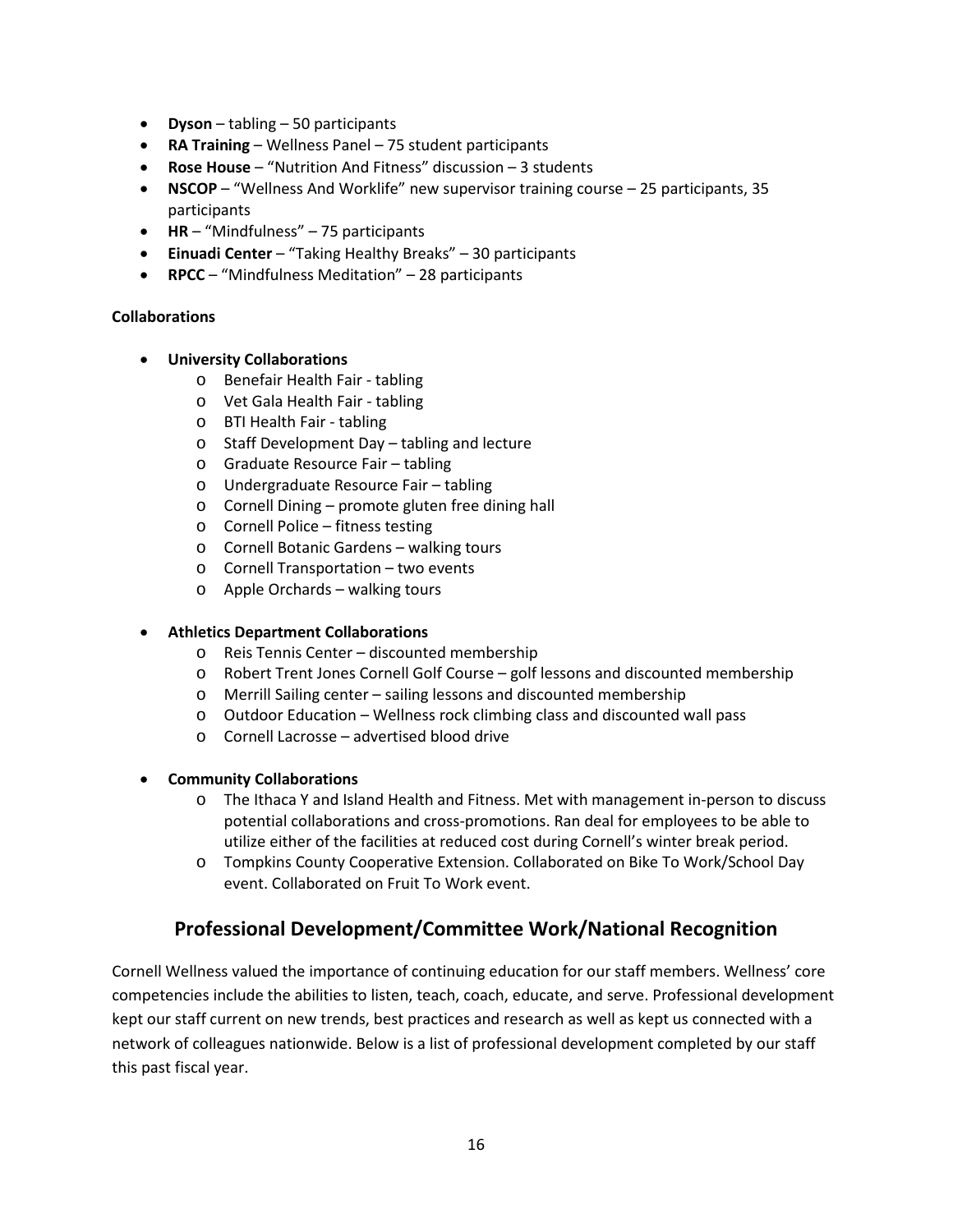#### **Beth McKinney**

- Developed Counseling for Nutrition Professionals eCornell Certificate (to be release by 2018)
- Co-taught NS6250 Community Nutrition in Action for ½ semester to Cornell Nutrition graduate students (filled in for faculty on maternity leave)
- Taught NS4250 Nutrition Communications and Counseling to Cornell dietetics students (spring 2017)
- CPR/AED/First Aid recertification

#### **Kerry Howell**

- Presented at NIRSA 2017 National conference, National Harbor, MD, February 2017
- Completed 1 credit towards Nutrition & Health Promotion Certificate, Central Arizona College
- CPR/AED/First Aid recertification

#### **Ruth Merle-Doyle**

- Presented at NIRSA 2017 National conference, National Harbor, MD, February 2017
- Presented to 400+ CCE employees via Zoom, April 2017
- Facilitated HR Planning Committee on Work/Life Navigation, May 2017
- Facilitated planning of Ivy Wellness Meeting, May 2017
- Supervision of 2 IC students: Brody Bently and Paige Flynn
- CPR/AED/First Aid recertification

#### **Keri Johnson**

- Cross Fit Level One Certification
- Development Sociology collaboration trip to Cameroon, West Africa
- CPR/AED/First Aid recertification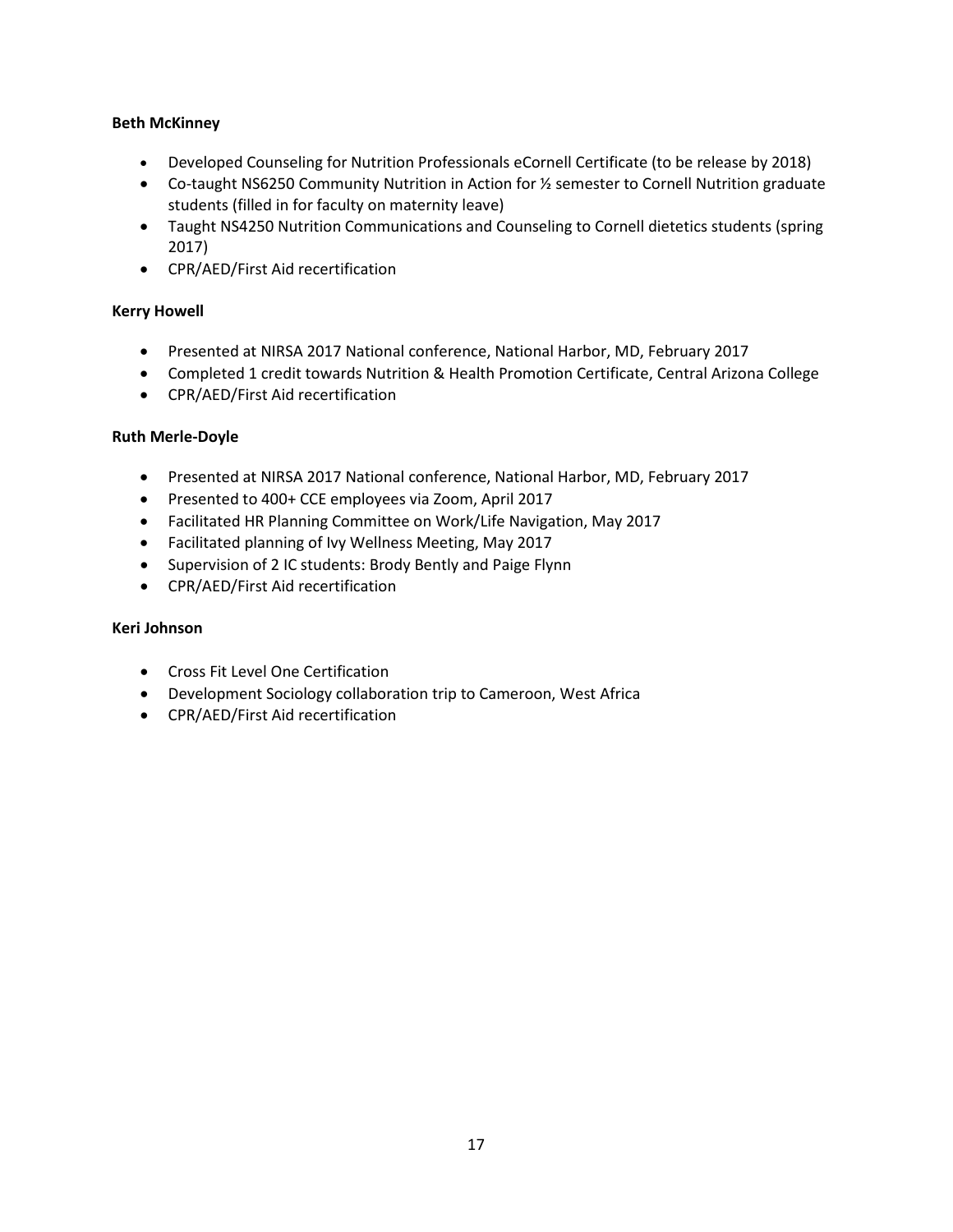## **Appendix A**

## **Demographic Data FY 2016-2017**

|                                  | <b>Wellness</b> |            | <b>Cornell</b>    |            |
|----------------------------------|-----------------|------------|-------------------|------------|
|                                  | Program         |            | <b>University</b> |            |
|                                  | <b>Number</b>   | Percentage | <b>Number</b>     | Percentage |
|                                  |                 | %          |                   | %          |
| American Indian/Alaskan          | $\overline{4}$  | 0.11%      | 22                | 0.19%      |
| <b>Native</b>                    |                 |            |                   |            |
| <b>Asian</b>                     | 397             | 11.02%     | 1177              | 10.14%     |
| <b>Black or African American</b> | 134             | 3.72%      | 379               | 3.26%      |
| Hispanic/Latino                  | 140             | 3.88%      | 388               | 3.34%      |
| <b>Multi-Racial</b>              |                 |            |                   |            |
| <b>Native Hawaiian/Oth Pac</b>   | $\overline{7}$  | 0.19%      | 12                | 0.10%      |
| <b>Island</b>                    |                 |            |                   |            |
| <b>Not Specified</b>             | 17              | 0.47%      | 59                | 0.51%      |
| White                            | 2905            | 80.60%     | 9572              | 82.45%     |
|                                  |                 |            |                   |            |
| <b>Endowed</b>                   | 2862            | 79.41%     | 7880              | 67.88%     |
| <b>Contract College</b>          | 742             | 20.59%     | 3729              | 32.12%     |
|                                  |                 |            |                   |            |
| <b>Exempt</b>                    | 2487            | 69.01%     | 6890              | 59.35%     |
| Nonexempt                        | 1117            | 30.09%     | 4719              | 40.65%     |
|                                  |                 |            |                   |            |
| Female                           | 2040            | 56.60%     | 5827              | 50.19%     |
| <b>Male</b>                      | 1564            | 43.40%     | 5778              | 49.77%     |
| Other                            | 0               | 0%         | 4                 | 0.03%      |
|                                  |                 |            |                   |            |
| <b>Faculty</b>                   | 480             | 10.30%     | 1569              | 13.52%     |
| <b>Non-Faculty Academic</b>      | 338             | 7.25%      | 866               | 7.46%      |
| <b>Retiree</b>                   | 285             | 8.26%      |                   |            |
| <b>Staff</b>                     | 3088            | 66.24%     | 7813              | 67.30%     |
| Union                            | 253             | 5.43%      | 1361              | 11.72%     |
| <b>Spouses/Partners</b>          | 218             | 4.68%      |                   |            |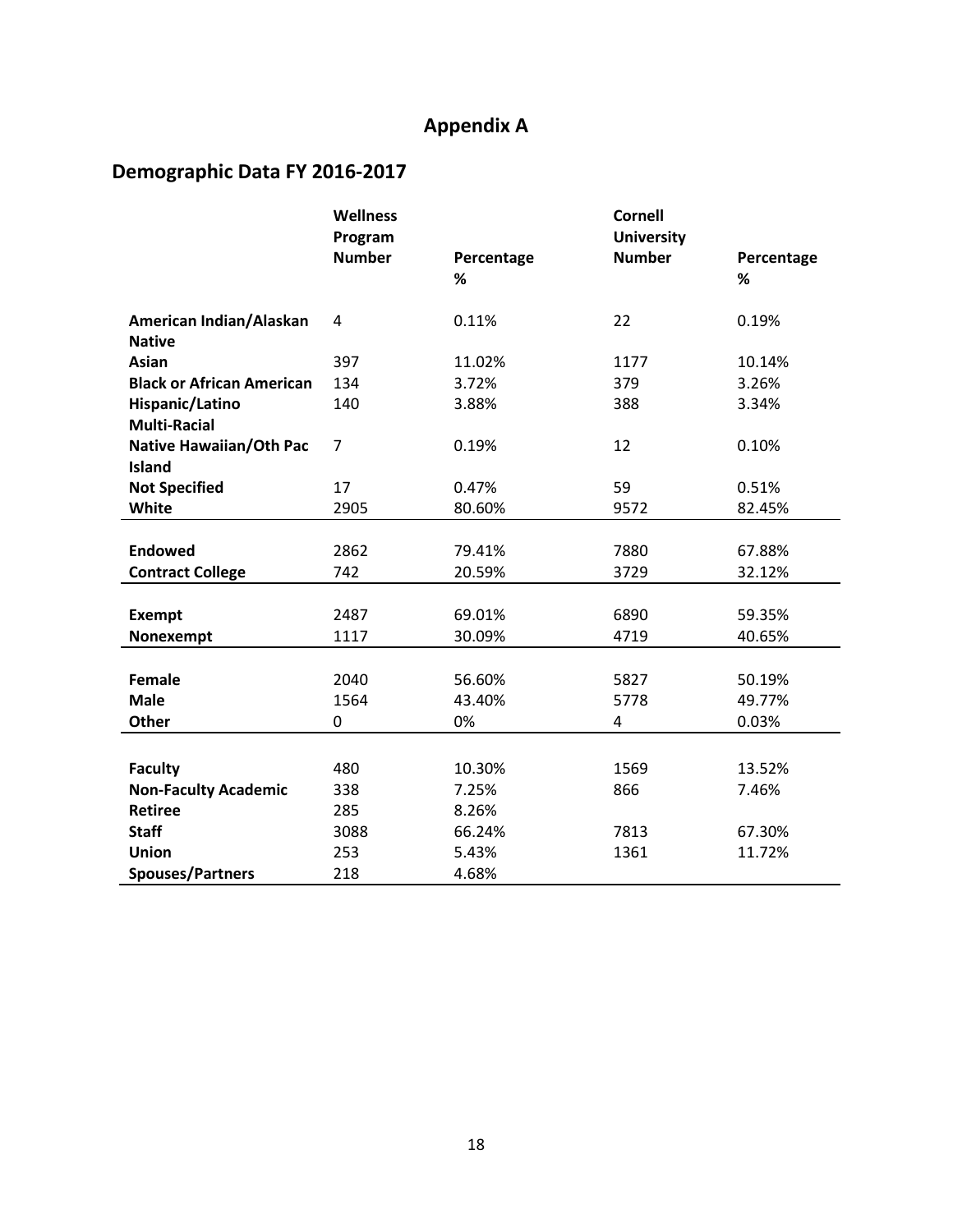## **Appendix B**

## **Medical Data - Cornell Benefits Office – CY 2016**

Please note when comparing to previous fiscal year medical data (prior to 2015): You will notice a big difference in the lifestyle-related spending and affected patients compared with past years. This change occurred due to a clarification from Truven Health Analytics in the correct interpretation of the lifestyle field in the reporting database.

#### **Lifestyle Conditions: Definition and Interpretation**

Research shows that people with certain lifestyle risks are statistically more likely to have certain conditions. The purpose of the lifestyle conditions dimension in the Truven Health Analytics database is to show the financial burden of the conditions in the endowed Cornell population that have an association with the one or more of the following 10 modifiable risk factors: obesity, lack of physical activity, tobacco use, alcohol use, poor nutrition practice, noncontrolled lipids, noncontrolled hypertension, excessive sun exposure, stress/anxiety/depression and unsafe sexual behavior.

One may interpret the results of this report as follows: Cornell is spending approximately \$12.1 million on certain diagnoses that have been shown to be associated to some degree with at least one of the modifiable risk factors shown above.

The report is not saying that future money spent on these conditions could be prevented if only people reversed their modifiable risk factors. That perspective would assume a direct one-to-one causal relationship between the risk factors and the prevalence of these conditions, and the report should not be interpreted as such. Furthermore, wellness programming should not be expected to achieve total reversal of all harmful lifestyle factors among all individuals with those factors.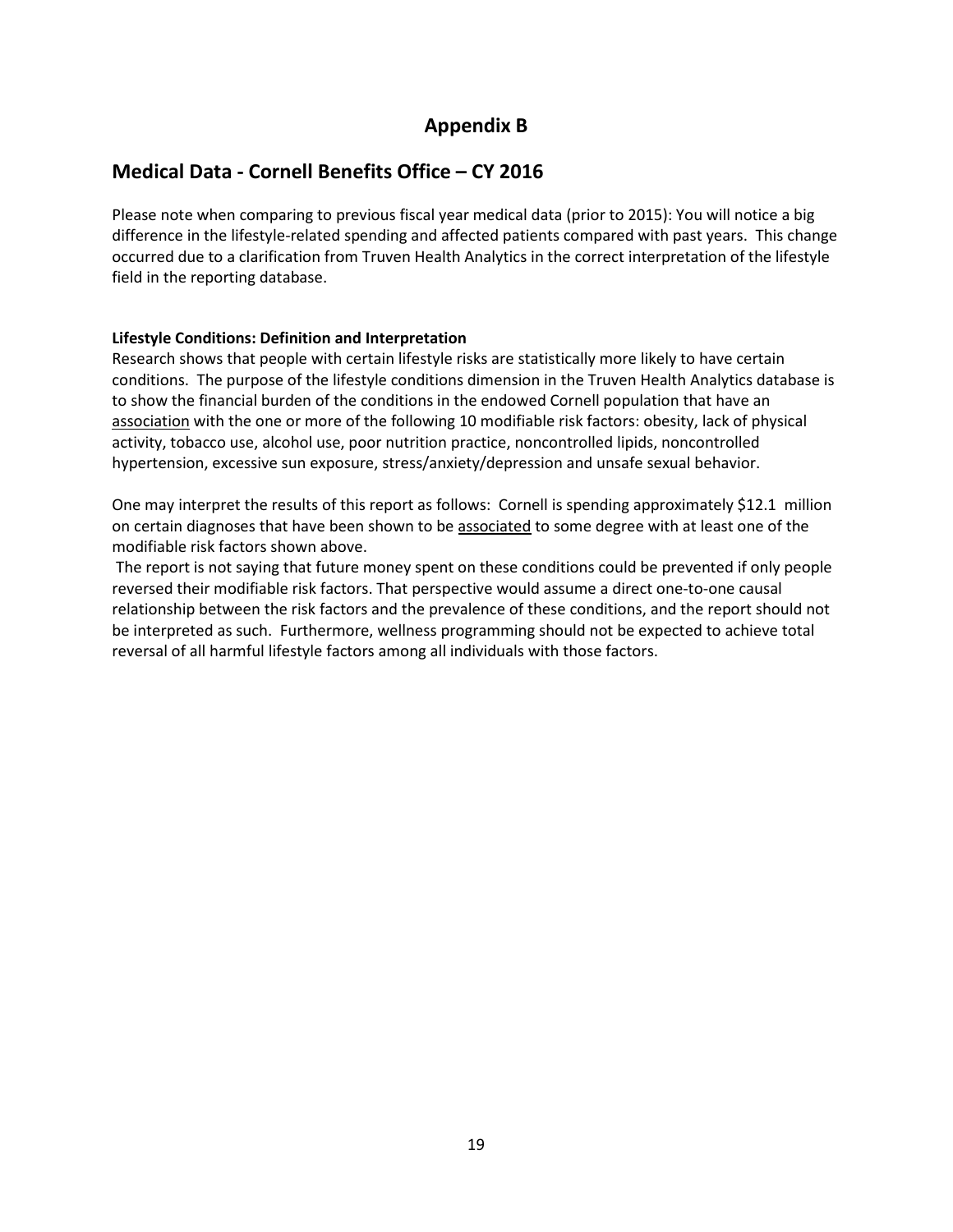

NOTE: Total medical plan spending (excluding prescription drugs) on all lifestyle related conditions was \$12,100,271 in CY2016, incurred by a total of 3,905 patients.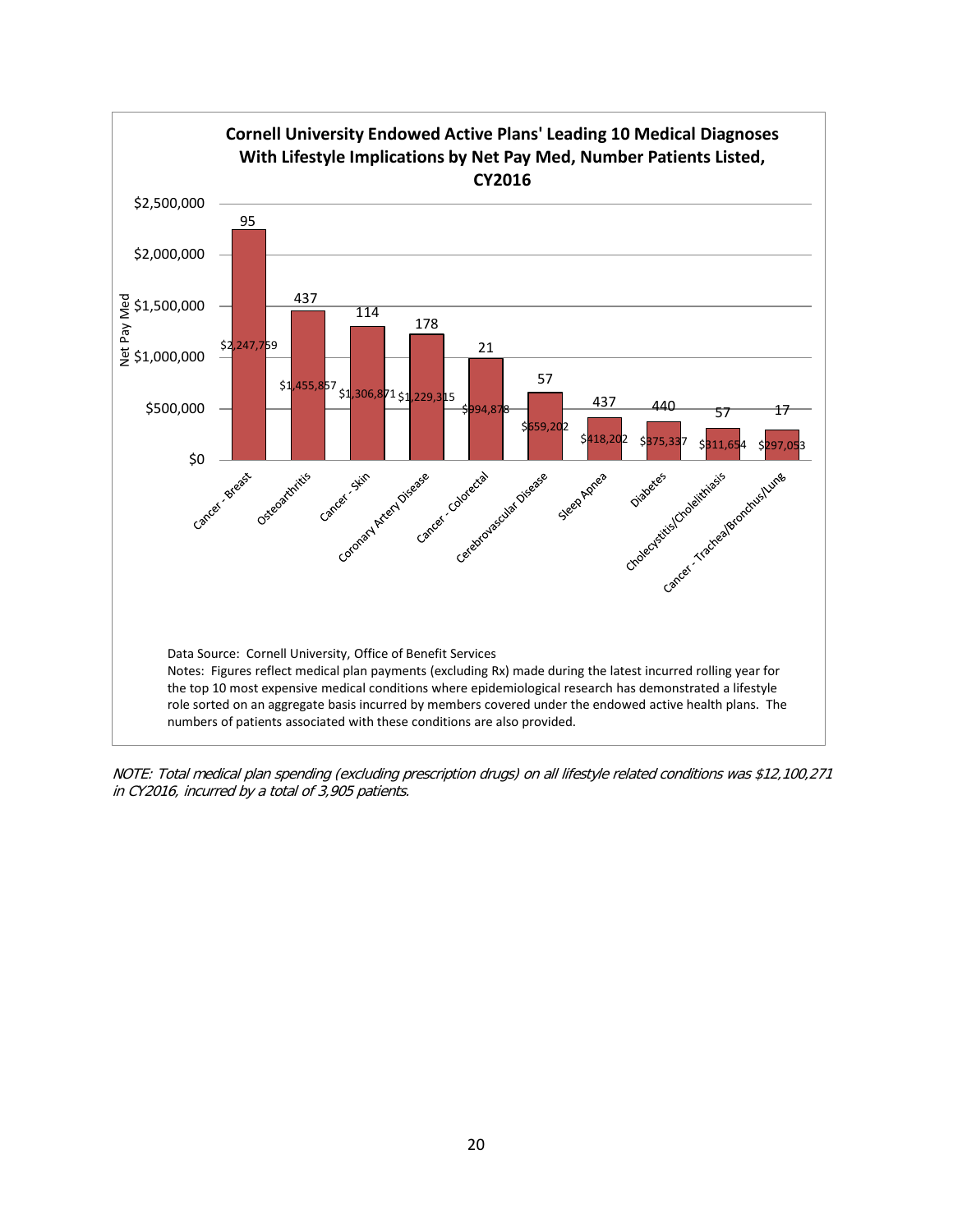

*NOTE: Total medical plan spending (excluding prescription drugs) on all lifestyle related conditions was \$12,100,271 in CY2016, incurred by a total of 3,905 patients.*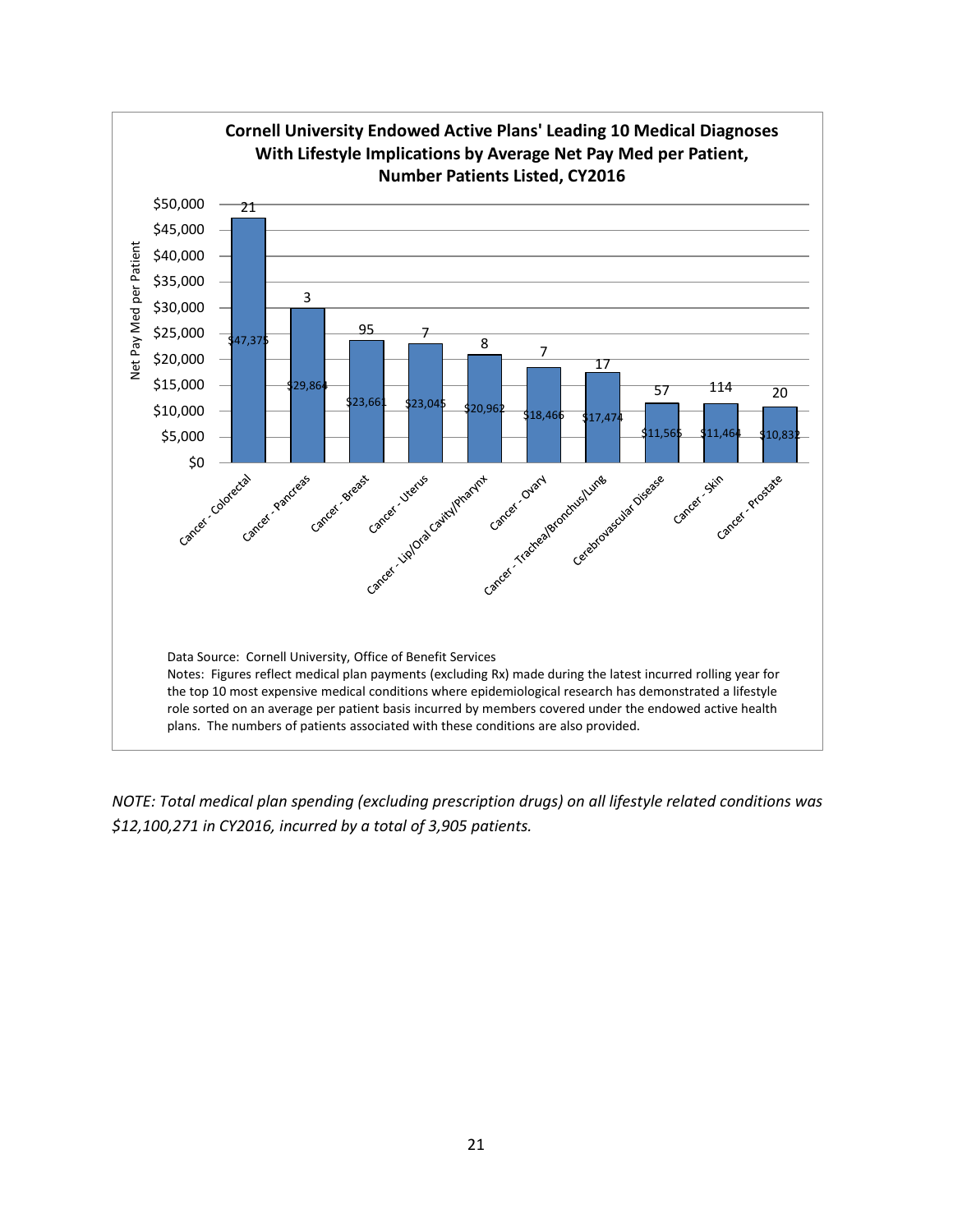| <b>Clinical Condition</b>                 | Patients  | Net Pay<br>Med             | Net Pay Med<br>per Pat |
|-------------------------------------------|-----------|----------------------------|------------------------|
| Hypertension                              | 881       | \$251,313                  | \$285                  |
| Lipid Metabolism Disorders                | 733       | \$153,646                  | \$210                  |
| <b>Diabetes</b>                           | 440       | \$375,337                  | \$853                  |
| Osteoarthritis                            | 437       | \$1,455,857                | \$3,331                |
| Sleep Apnea                               | 437       | \$418,202                  | \$957                  |
| Asthma                                    | 390       | \$162,404                  | \$416                  |
| Bronchitis, Acute                         | 365       | \$78,905                   | \$216                  |
| <b>Malnutrition/Nutritional Disorders</b> | 328       | \$87,779                   | \$268                  |
| Overweight/Obese                          | 246       | \$292,559                  | \$1,189                |
| <b>Coronary Artery Disease</b>            | 178       | \$1,229,315                | \$6,906                |
| Pneumonia                                 | 161       | \$153,943                  | \$956                  |
| <b>COPD</b>                               | 156       | \$66,806                   | \$428                  |
| Constipation                              | 120       | \$44,828                   | \$374                  |
| Cancer - Skin<br>Cancer - Breast          | 114<br>95 | \$1,306,871<br>\$2,247,759 | \$11,464<br>\$23,661   |
| <b>Oral Disease</b>                       | 94        | \$61,344                   | \$653                  |
| <b>Alcohol Abuse</b>                      | 67        | \$169,167                  | \$2,525                |
| Osteoporosis                              | 65        | \$29,337                   | \$451                  |
| <b>Diverticular Disease</b>               | 62        | \$183,427                  | \$2,959                |
| Venous Embolism/Thrombosis                | 62        | \$79,332                   | \$1,280                |
| <b>Top 20 Conditions</b>                  | 3,768     | \$8,848,130                | \$2,348                |
| <b>Total Lifestyle Conditions</b>         | 3,905     | \$12,100,271               | \$3,099                |
| Percentage of Total Lifestyle             |           |                            |                        |
| Conditions                                | 96.5%     | 73.1%                      |                        |
| Top 20 Lifestyle as % of All Conditions   | 28.9%     | 14.3%                      |                        |

#### **Active Plans' 20 Leading Medical Conditions With Lifestyle Implications Sorted by Number of Patients, With Medical Plan Net Payment Listed, CY2016**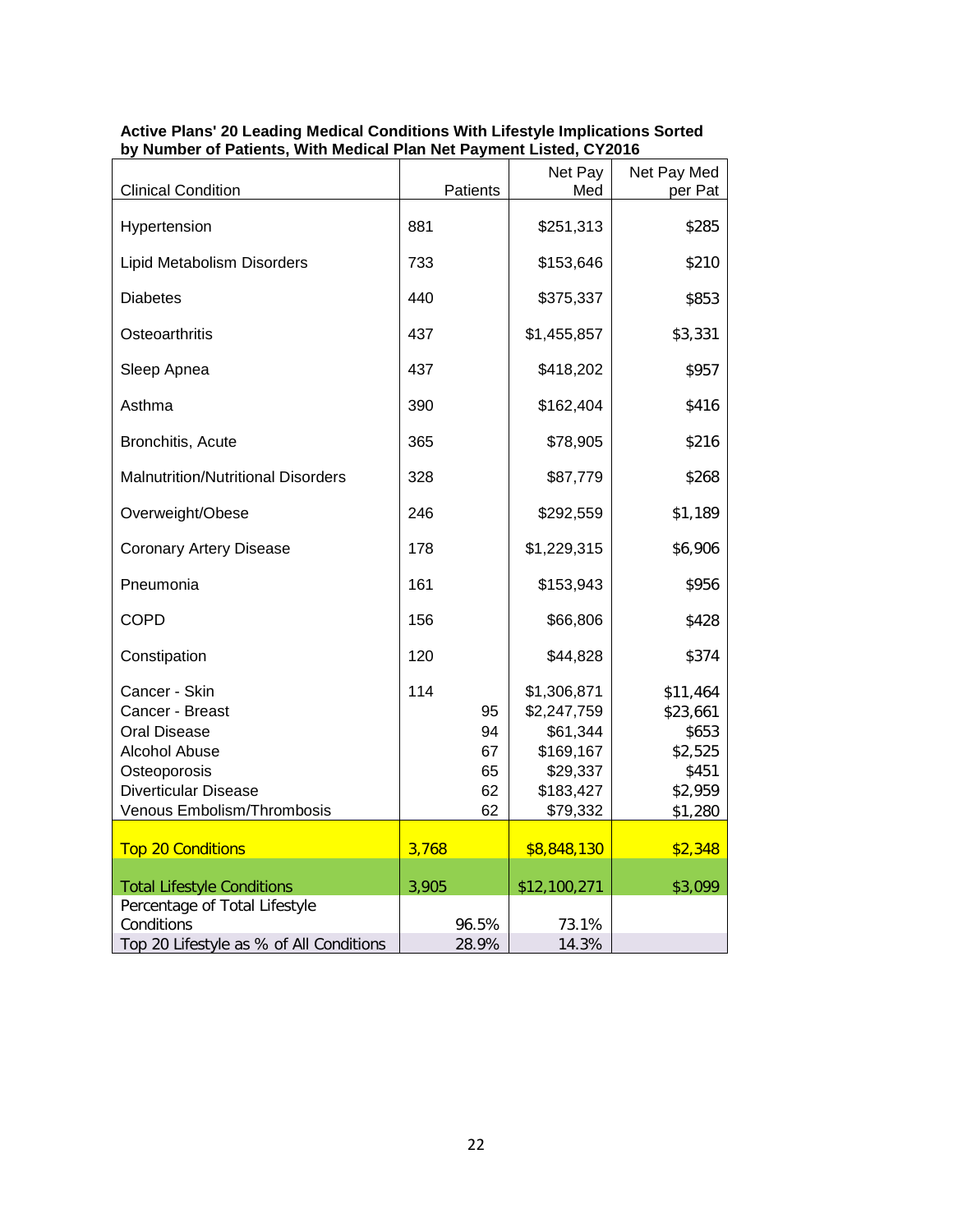| <b>Therapeutic Class</b>               | <b>Scripts</b> | Net Pay Rx   | Patients |
|----------------------------------------|----------------|--------------|----------|
| Antibiot, Penicillins                  | 3,183          | \$10,672     | 2,395    |
| Psychother, Antidepressants            | 15,359         | \$432,593    | 2,115    |
| Adrenals & Comb, NEC                   | 3,857          | \$628,451    | 1,649    |
| Analg/Antipyr, Opiate Agonists         | 3,740          | \$167,223    | 1,577    |
| Sympathomimetic Agents, NEC            | 2,344          | \$283,570    | 1,420    |
| Analg/Antipyr, Nonstr/Antiinflm        | 2,519          | \$54,883     | 1,411    |
| Antibiot, Erythromycn&Macrolid         | 1,655          | \$22,090     | 1,385    |
| Antihyperlipidemic Drugs, NEC          | 7,485          | \$477,306    | 1,280    |
| Antiinflam Agents EENT, NEC            | 2,499          | \$201,271    | 1,239    |
| <b>Gastrointestinal Drug Misc, NEC</b> | 5,201          | \$495,806    | 1,136    |
| Antiinflam S/MM Agnts&Comb NEC         | 1,472          | \$106,209    | 1,008    |
| Contraceptive, Oral Comb, NEC          | 6,529          | \$189,461    | 939      |
| Antibiot, Cephalosporin & Rel.         | 1,026          | \$15,542     | 831      |
| Thy/Antithy, Thyroid/Hormones          | 5,896          | \$46,004     | 814      |
| ASH, Benzodiazepines                   | 1,919          | \$12,926     | 782      |
| Cardiac, ACE Inhibitors                | 4,737          | \$16,973     | 768      |
| Vaccines, NEC                          | 776            | \$41,323     | 768      |
| Cardiac, Beta Blockers                 | 4,371          | \$67,979     | 757      |
| Antibiot, Tetracyclines                | 1,252          | \$85,302     | 748      |
| Antiinf S/MM, Antifungal & Comb        | 1,197          | \$190,729    | 730      |
| <b>Top 20 Drug Categories</b>          | 77,017         | \$3,546,313  | 9,443    |
| <b>Total Drug Categories</b>           | 141,030        | \$15,669,387 | 11,058   |
| Percentage of Total Drug Categories    | 54.6%          | 22.6%        | 85.4%    |

#### **Active Plans' 20 Leading Drug Categories Sorted by Number of Patients, With Scripts & Rx Plan Net Payment Listed, CY2016**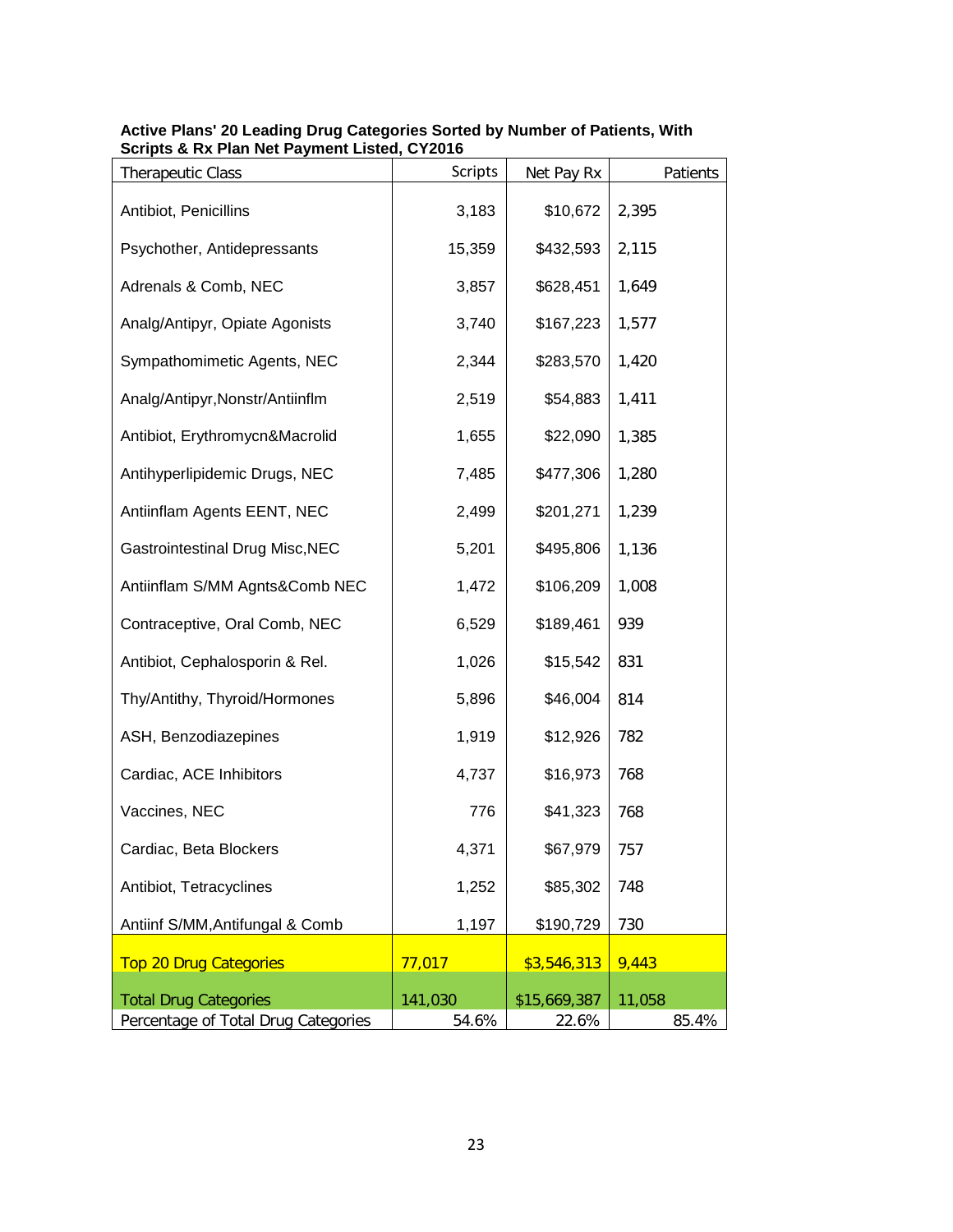| <b>Therapeutic Class</b>               | <b>Scripts</b> | Net Pay Rx   | Patients |
|----------------------------------------|----------------|--------------|----------|
| <b>Biological Response Modifiers</b>   | 145            | \$1,742,961  | 33       |
| Immunosuppressants, NEC                | 480            | \$1,566,635  | 83       |
| Antidiabetic Agents, Insulins          | 4,228          | \$1,421,473  | 542      |
| Molecular Targeted Therapy             | 79             | \$956,843    | 15       |
|                                        |                |              |          |
| Antivirals, NEC                        | 1,729          | \$633,916    | 685      |
| Adrenals & Comb, NEC                   | 3,857          | \$628,451    | 1,649    |
| <b>Gastrointestinal Drug Misc, NEC</b> | 5,201          | \$495,806    | 1,136    |
| Antihyperlipidemic Drugs, NEC          | 7,485          | \$477,306    | 1,280    |
| Stimulant, Amphetamine Type            | 3,679          | \$462,474    | 519      |
| Psychother, Antidepressants            | 15,359         | \$432,593    | 2,115    |
| Phosphodiesterase Inhibitors           | 1,037          | \$407,394    | 285      |
| Misc Therapeutic Agents, NEC           | 1,239          | \$378,271    | 241      |
| Psychother, Tranq/Antipsychotic        | 1,087          | \$329,763    | 170      |
| Coag/Anticoag, Anticoagulants          | 1,156          | \$314,973    | 214      |
| Gonadotropins, NEC                     | 110            | \$293,910    | 31       |
| Sympathomimetic Agents, NEC            | 2,344          | \$283,570    | 1,420    |
| CNS Agents, Misc.                      | 790            | \$247,386    | 136      |
| Estrogens & Comb, NEC                  | 2,005          | \$238,952    | 407      |
| Anticonvulsants, Misc                  | 2,790          | \$204,128    | 512      |
| Antiinflam Agents EENT, NEC            | 2,499          | \$201,271    | 1,239    |
| <b>Top 20 Drug Categories</b>          | 57,299         | \$11,718,076 | 6,714    |
| <b>Total Drug Categories</b>           | 141,030        | \$15,669,387 | 11,058   |
| Percentage of Total Drug Categories    | 40.6%          | 74.8%        | 60.7%    |

#### **Active Plans' 20 Leading Drug Categories Sorted by Rx Plan Net Payment, With Scripts & Number of Patients Listed, CY2016**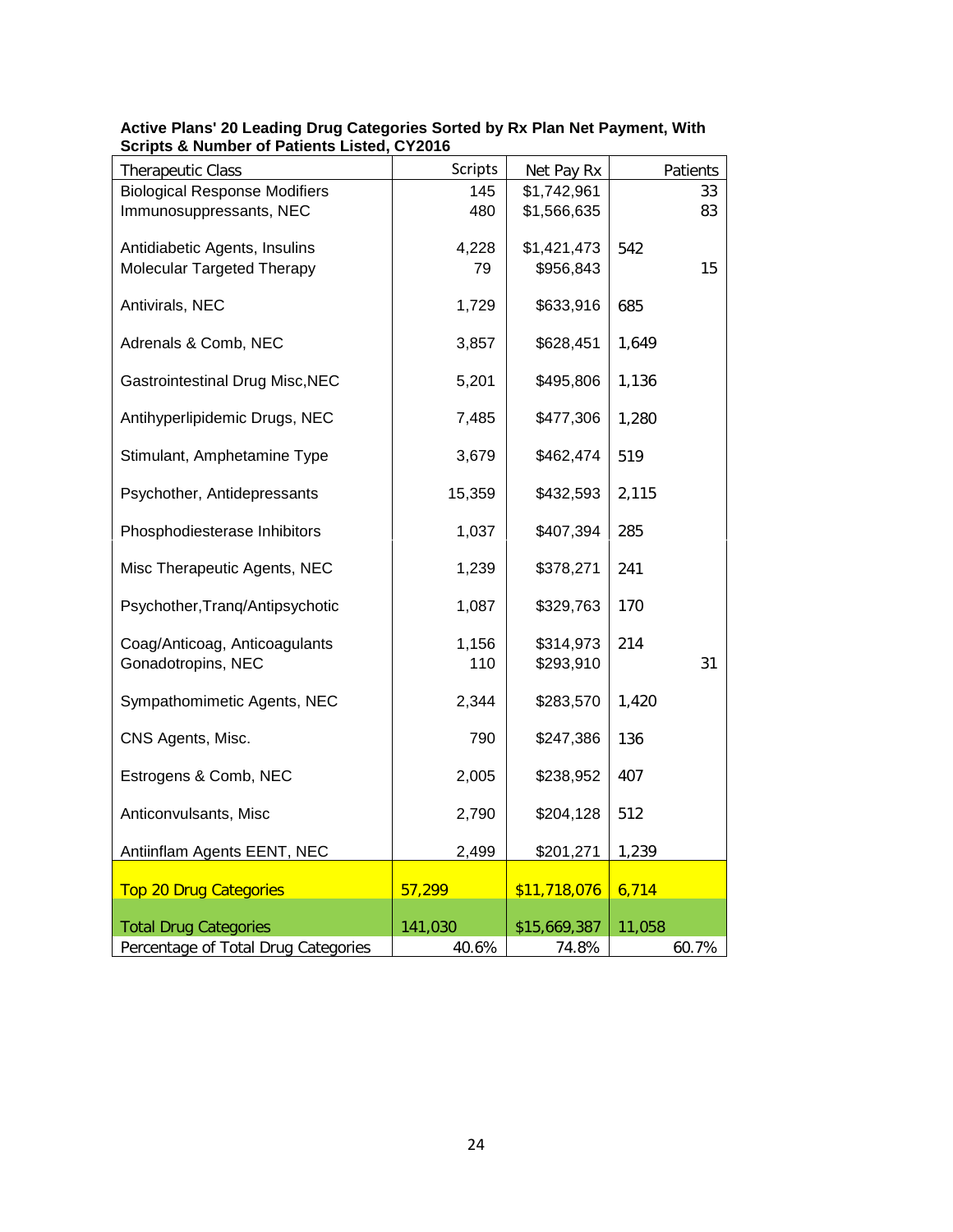## **Appendix C**

## **Wellness Survey Fall 2016 Results**

Cornell Wellness planned its offerings to meet the unique needs of the individuals we served within the Cornell community. To this end, we asked the population we served (members and non-members to provide us with feedback that helped, and would continue to help, our planning processes. At the end of Fall 2016, we asked through means of survey, the question "What *are you* wanting in the areas of fitness, nutrition and well-being?"

Specifically, we gave up to 10 unlimited spaces for each person to write in what topics or ideas they had for lectures, webinars, workshops or classes for the Spring 2017 semester and beyond.

Responses were categorized by theme and can be accessed through the links below or on the Cornell Wellness website.

Themes: [Food related](https://recreation.athletics.cornell.edu/sites/recreation.athletics.cornell.edu/files/documents/Wellness%20Survey%202016%20-%20food%20related.pdf) [Fitness related](https://recreation.athletics.cornell.edu/sites/recreation.athletics.cornell.edu/files/documents/Wellness%20Survey%202016%20-%20fitness%20related.pdf) [Mind-Body related](https://recreation.athletics.cornell.edu/sites/recreation.athletics.cornell.edu/files/documents/Wellness%20Survey%202016%20-%20mind%20body%20related.pdf) [Other related](https://recreation.athletics.cornell.edu/sites/recreation.athletics.cornell.edu/files/documents/Wellness%20Survey%202016%20-%20other%20related.pdf)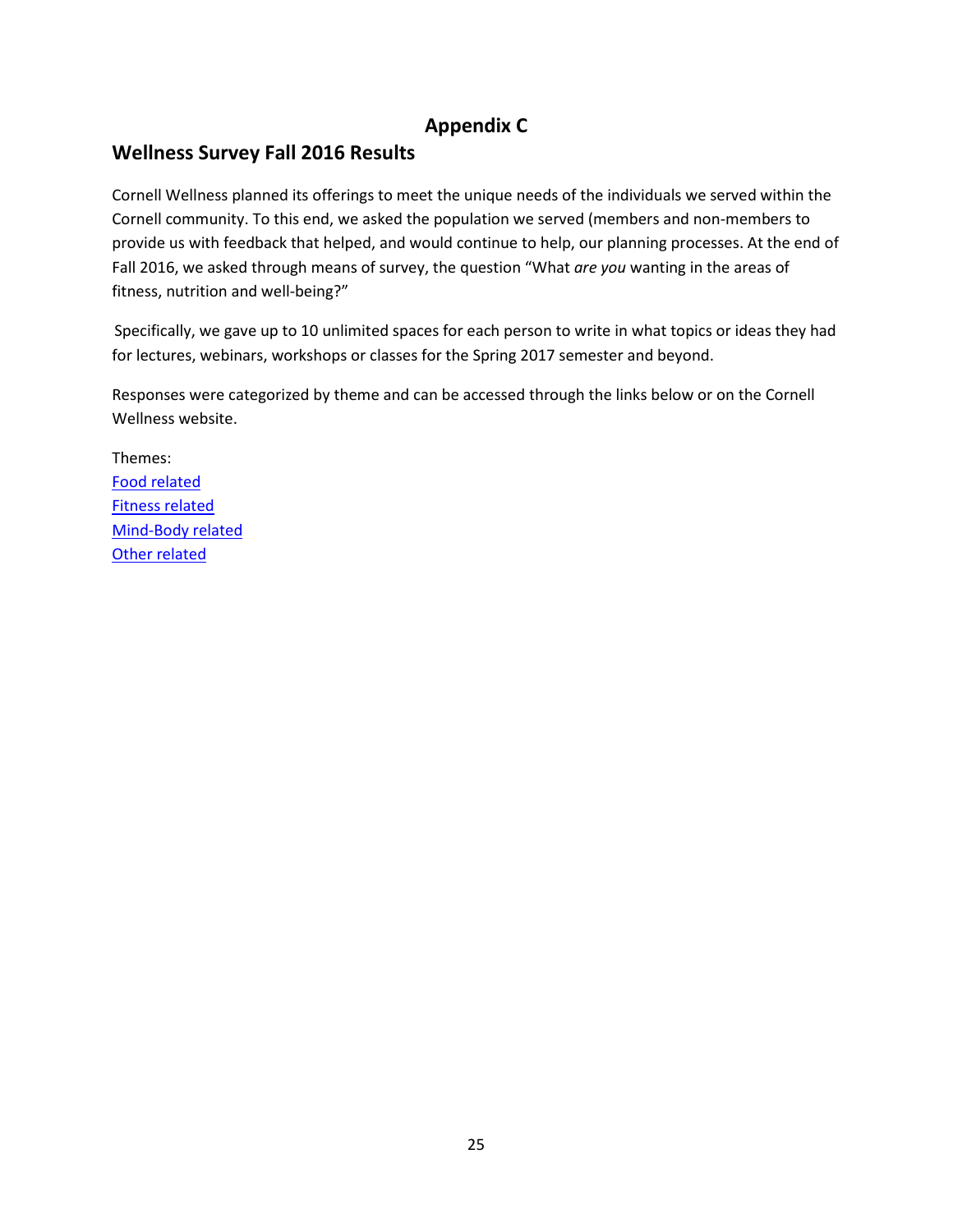## **Appendix D**

### **Wellness Advisory Committee**

#### Friday, November 18, 2016 notes:

Attendees – Beth McKinney, Ruth Merle-Doyle, Keri Johnson, Kerry Howell, TJ Massaro, Jen Gudaz, Dan Olbrych, Todd Bittner, Bruce Barber, Nigel Gannon, Carrie Susskind, Stefana Soitos, Mary Tabacchi, Karyn Bischoff, Melissa Burgess, LaWanda Cook, Gina Giambattista, Annemarie Morse, Lynda Inseque, Rod Keister.

Overview of Strategic Plan – Beth reviewed [Wellness' New 2016-2019 Strategic Plan](http://recreation.athletics.cornell.edu/sites/recreation.athletics.cornell.edu/files/documents/StrategicPlan2016-2019.pdf)

Wellness Survey – launched mid November 2016 – Ruth gave overview on just launched open-ended survey asking Cornell community two things 1) list up to 10 programming items you would like to see Cornell Wellness offer 2) if you have taken part in Cornell Wellness offerings within the past 6 months, how has our programming/offerings affected you. Question 2 will allow us a way of gaining self-report metrics and data. There is a need for this type of data when reporting out on VOI of a Wellness Program, but Ivy Wellness Programs are struggling with how to measure VOI and we are taking a stab at this innovative method.

Recap of programming that came out of ideas shared by members of the Advisory Committee  $-1$ ) lecture & cooking demo on protein intake and sources for exercisers (well attended) 2)eating with diabetes (3 part webinar series – 50 people registered – only 3 attended – was recorded) 3)Dip the scales – weight loss (80 registered – 10 to 12 attendees per webinar) 4) Risley gluten free dining – chefs table (well attended) 5) Make and Take – Baby Food (cancelled due to low enrollment); Make and Take – Healthy Dinners (well attended) 6) Fall Mixers – two mixers – one noon (on-campus), 1 evening (offcampus) – 21 topics – social wellness e-list created for continued connections (well attended)

Summary of Healthy Aging Program – Keri summarized the diversity and varied offerings provided through the program. Added multiple additional social wellness style offerings to the program. Collaborated with Cornell Plantations for walking tours and Cornell apple Orchards for a tour. Changed up some of the classes for healthy aging classes, such as adding a gymnasium walking group. Next semester will be offering Shockwave, H.I.T.T., and TRX short duration classes.

Suggestions for Future:

- Tour of Geneva wine/cider facilities
- Promoting social wellness things like Apple Orchard tour under something other than Healthy Aging Program
- Walk around Beebe Lake with VP Lombardi
- Mental Wellness/Well-being focus (one example possibly have current yoga instructors lead mindfulness sessions) (another example – promote Nature RX offerings more – been adopted at Cornell – pocket sights App – developed by Cornell student)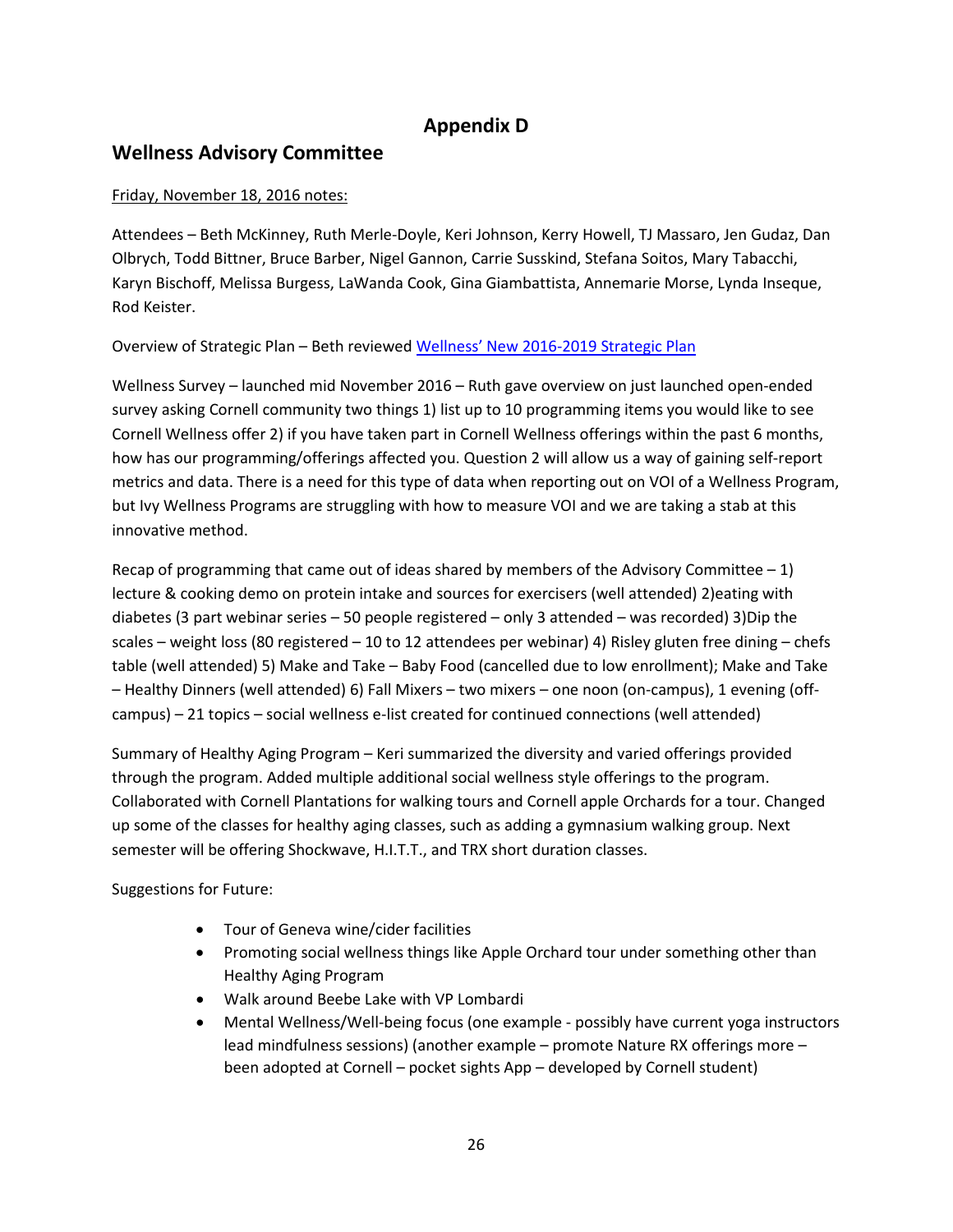- Next year Transportation is doing a travel survey (bike, pedestrian, bus, car, etc.) promote this – budget implications and where money is allocated
- Master of Public Health Vet College healthy environment, healthy people, healthy animals, healthy plants
- More cooking demos attended stir dry demo first time cooked stir fry meals and now does this often – very effective offering. One of the best parts was learning about and seeing different foods that she has never cooked with (ex, bok choy). Encourage Wellness to offer more of these type of cooking demos that introduce new ethnic based cooking methods and dishes.
- Could cooking demos be Webexed and could attend live from your own kitchen? (currently many of the cooking demos have been recorded as short videos and are on the Cornell website.
- Ideas for ethnic cooking demos: Middle eastern, Mediteranian, Tai, Indian, Brazilian
- Could cooking demo be combined with yoga? (ex. Tabitian and meditation)
- What about a happening on art quad day of mindfulness? (this is a happening at Cornell but it is promoted mostly to students – mental health awareness week). Maybe do an Ivy mindfulness or meditation day. International meditation day is in September.
- Reach out to Cornell community, since it is so rich with diversity, to see if someone is willing to share information about their culture and provide a cooking demo. Maybe ask this through Weekly Update?
- Possibly bring animals onto campus education, connect with nature, de-stress (ex. dogs, birds of prey, etc.)
- What about an event of the solstice shortest day of the year? Check out winter solstice celebration through Cornell Plantations. Maybe challenge of doing 7 sun salutations?
- 50 day paddle board challenge an hour a day of exercise for the last 50 days of the year – one person is doing this and has a group all doing this. Really likes this type of challenge and comraderie (on-line, pictures, facebook community). Called SUP challenge.

#### Friday, April 21, 2017 notes:

Attendees: Beth McKinney, TJ Massaro, Parfait M. Eloundou-Enyegue, Todd Bittner, Stephen D'Angelou, Lorrie Tily, Kathy Lynch, Heather Somers, Janice Conrad, Leslie Morris, LaWanda Cook, Kerry Howell, Bruce Barber, Trey Waller, Karyn Bischoff

Report Out To Group – Ideas from advisory group that Cornell Wellness has implemented:

- Broader range of cooking classes/demos
	- o Indian cooking 2 separate cooks and 3 events (2 cooking demos; 1 evening social wellness group cooking event)
	- o Gluten Free Cooking Demo
	- o Vegan Cooking Demo
- Promoted Social Wellness
	- o Facebook page was launched
	- o Snowshoe event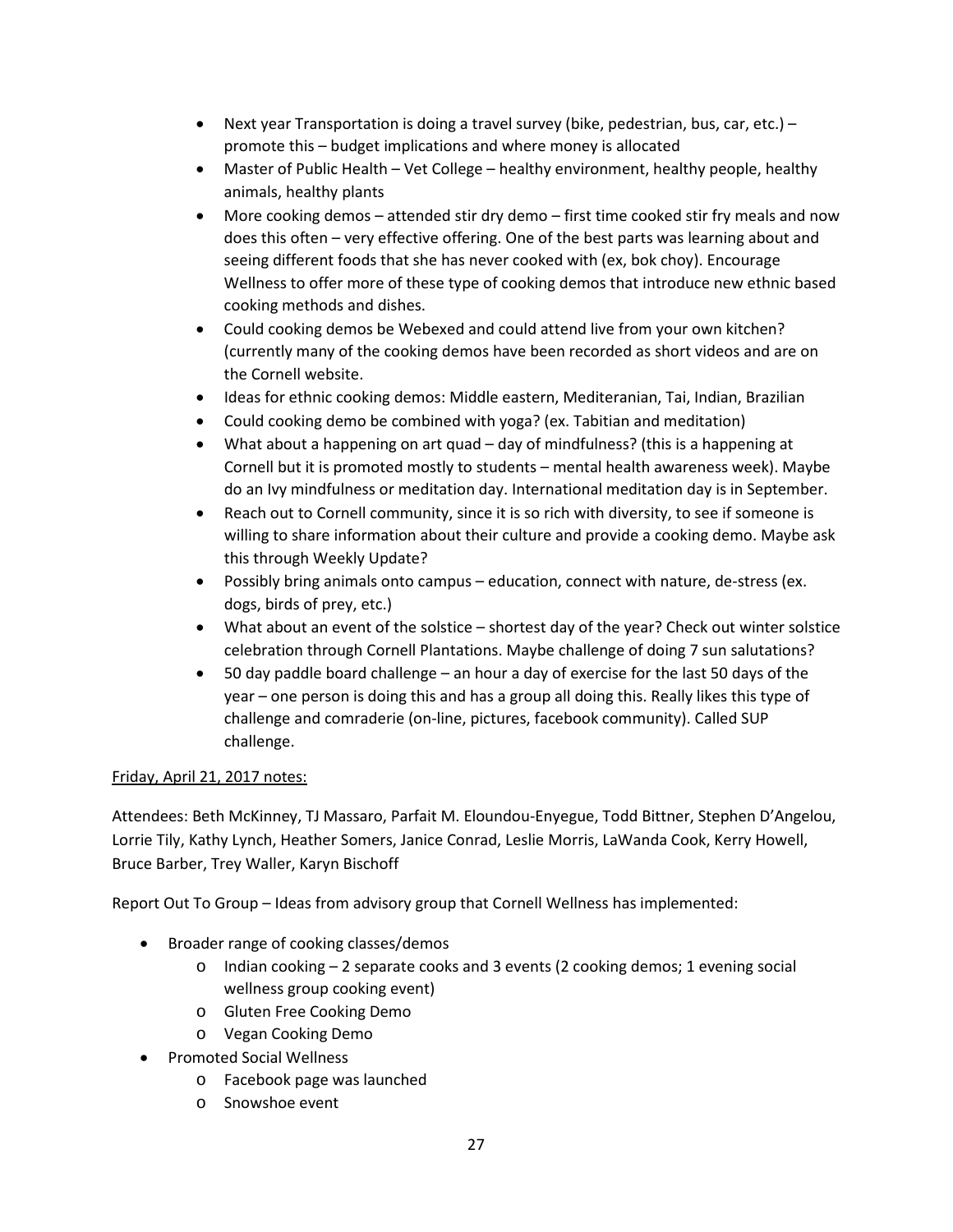- o Evening Indian cooking event
- Expanded Mental Health/Meditation/Stress Reduction Offerings
	- o Collaborations with other departments to offer broad range of offerings
	- o Keri (Wellness staff) offering department Guided Meditation/Mindfulness in-person department lectures/workshops
	- o David Gandelman Wellness contracted with him to be able to provide Cornell specific Guided Meditation videos. He also offers free meditations through Insight Timer App and he offers Guided Meditation continuum of recordings through his website Grounded Mind (for fee – Cornell discount).
- Launched Staff Picks
	- o Monthly staff favorite picks posted on the Wellness website and pushed out through Wellness Weekly Update.

Additional Cornell Wellness Happenings and Offerings:

- Ruth and Kerry (Wellness staff) lectured on Wellness Programming: What Really Works at the NIRSA National Conference
- Keri (Wellness staff) obtained Crossfit certification
- Ruth (Wellness staff) offered TRX Primer (intro to) classes; Keri (Wellness staff) offered Escape Fitness Primer classes
- Ruth (Wellness staff) supervised Paige an exercise physiologist intern from Ithaca College
	- o Paige created a library of exercise photos for Wellness staff to use with clients for ongoing personal training and fitness consultations
	- o Additionally created and launched the first Big Red Rec bingo contest
- Cooking With Wellness Videos
	- o Indian Cooking, Vegan Cooking, and Gluten Free Cooking videos launching on Cornell cast soon
- Exercise Videos
	- o Chair stretching video, Core & Back strengthening video
	- o TRX and Escape fitness videos to be released Fall 2017
- Functional fitness testing to replace current fitness testing we use
- Collaborating on larger events with entire Cornell Rec Department events open to entire Cornell community (including students)
	- o Big Red Rec Bingo
	- o Big Red Rec reverse indoor triathlon
	- o Bike To Work/School Day
- Keri (Wellness staff) collaborating with Parfait (Advisory committee member) (Cornell DEVSOC department) through Department of Defense funding to help combat issues related to the youth bulge in South Africa. Keri will be introducing the idea of Crossfit and a train the trainer program to influential organizations in Cameroon to establish exercise training as a positive way to engage youth in healthy activity.

Open Q & A

• Is there going to be another evening social wellness cooking event? If so, can it be Chinese food?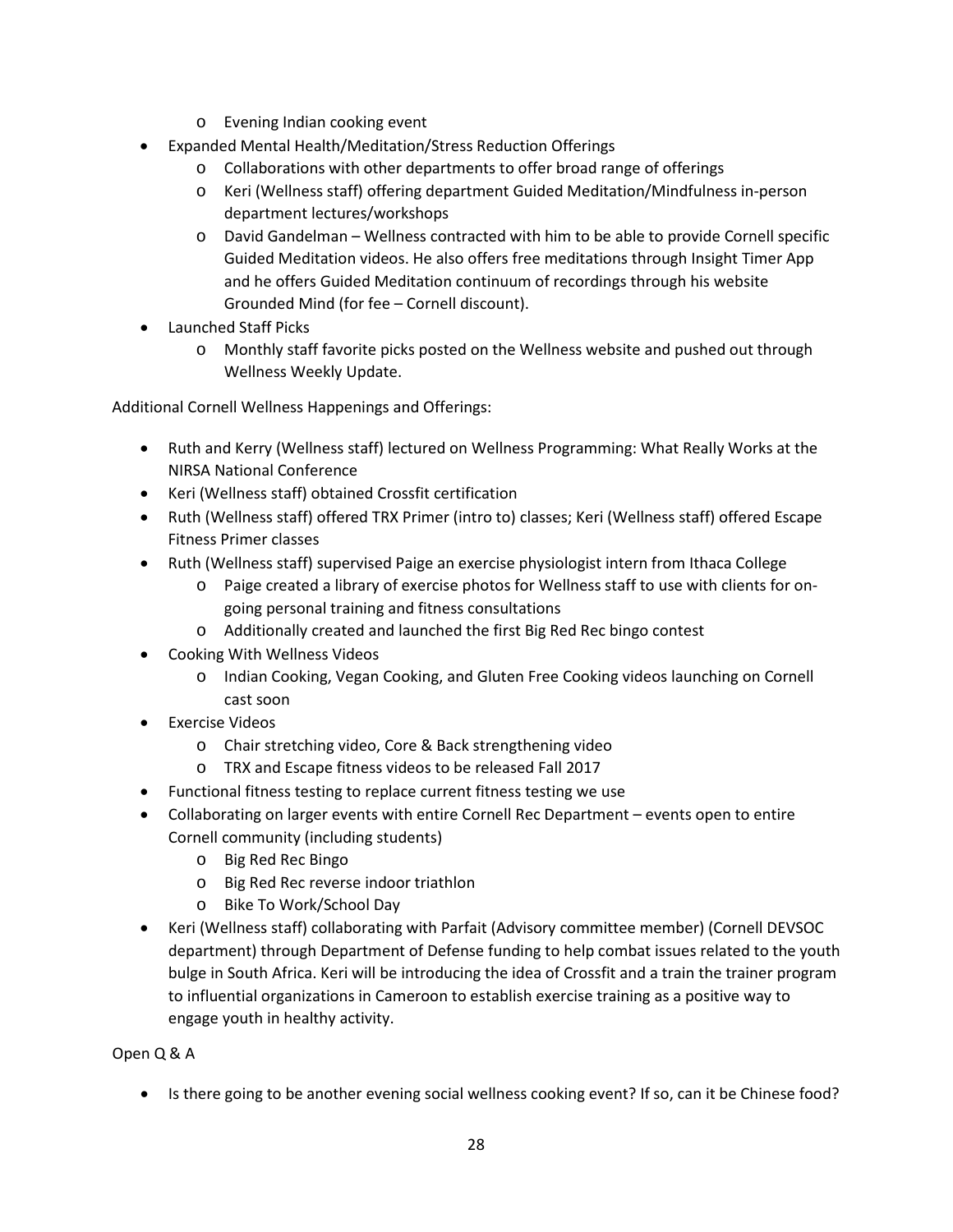- Recap of social wellness Fall Mixers this past academic year.
	- o Evening Fall Mixer was better attended than noontime Mixer
	- o During the Mixers attendees said they wanted to do things together (ex. cooking at each other's houses or cross-country skiing) but no one is taking the initiative to post on FB or through the e-list. The events have needed to be generated so far by Cornell Wellness staff.
- Would you consider doing a monthly cooking series of different ethnic cooking offerings?
- Can there be one group ex. schedule that includes CFC/Healthy Living/Short-duration classes?
- What metrics are collected and what analysis does Cornell Wellness do?
	- o Over the past several years we have run aggregate medical data of Cornell staff/faculty with a filter of card swipe metrics data. We are continuing this.
	- o Currently working with the Cornell HR analytics group to increase the current metrics and data analysis we do.
- For gathering metrics, can the fitness assessment pre and post-test information be utilized and helpful to you?
- Do you have access to aggregate medical data from individuals who have Aetna CPHL insurance?
	- o Yes, through aggregate form. We get information from the benefits office each year on total medical costs by diagnosis and by medications
- Can Cornell Wellness capture self-report data (ex. I use gym outside of Cornell so my metrics are not tracked)?
	- o Cornell Wellness is working with Cornell HR Analytics to put together a survey to capture VOI data
- Who all fits under the greater Recreational Services umbrella?
	- o Rec Services core group is: Noyes Rec Center, CFC, Bowling, Intramurals, Cornell Wellness. Dotted lines included are: COE, PE, Sailing Center

What would advisory group like to see Wellness or Rec services offer? (Wellness staff left the room so this conversation was confidential). Below are the notes that were scribed by the advisory members during this open forum.

- Website
	- o Make more user friendly, flexible, intuitive, scanable, mobile enabled site
- Early morning group fitness classes
	- o More offerings that are at a time where people attending them can have time to shower after and still arrive at work by 8am
	- o 5:30am classes
- Crossfit and Boxing classes would be great
- Conditioning programs targeted for specific activities
- Social media to engage community more
- Broader ways of gathering fitness data
	- o Syncing analytics, Self-reporting, Benefits of analytics
- More info about department offerings
- Fitbit challenges among staff
- H.I.T.T. classes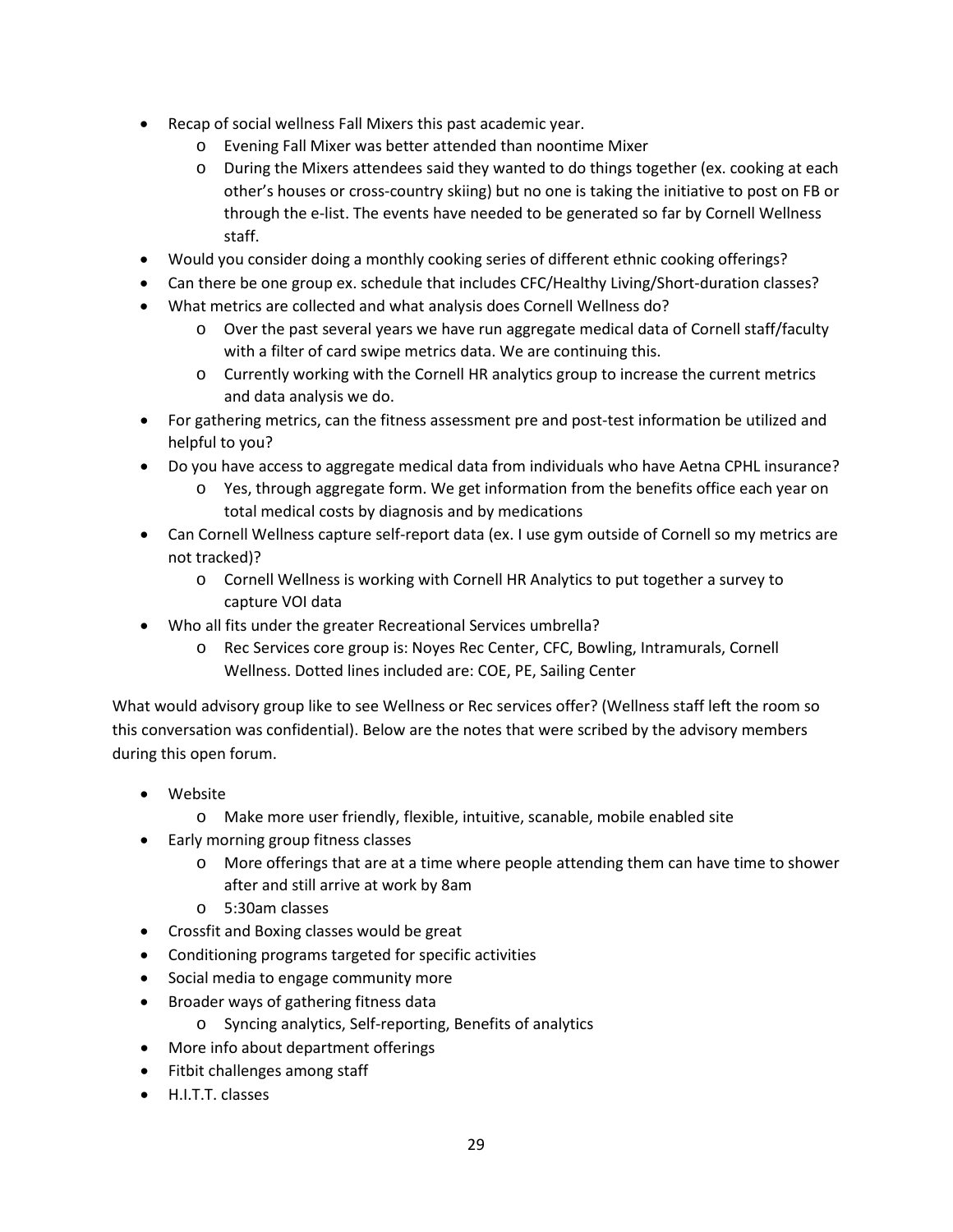## **Appendix E**

## **Strategic Goals 2016-2019**

In addition to day-to-day operations which serve to meet the needs of the Cornell community, Cornell Wellness has outlined four long term strategic areas in which to focus more broadly over the next several years.

- **1. To provide best practices in promoting health and wellbeing**
- **2. To gain national/international recognition**

**3. To improve organizational effectiveness to maximize financial and staff resources.** Green = accomplish by end of FY 18

Red = accomplished

Yellow = no action item yet, but look for opportunities if available

| To provide best practices in promoting health and<br>1.<br>wellbeing                                                                                                                           | Plan, Progress                                                                                                                                                                                  |
|------------------------------------------------------------------------------------------------------------------------------------------------------------------------------------------------|-------------------------------------------------------------------------------------------------------------------------------------------------------------------------------------------------|
| 1a. Increase presence on campus to promote a culture of<br>wellness                                                                                                                            |                                                                                                                                                                                                 |
| Engage with senior leadership<br>In collaboration with director of Benefits<br>$\Omega$<br>Have university president (or other senior<br>$\circ$<br>leader) write a statement                  | Create broader<br>1 <sub>1</sub><br>(than Cornell<br>Wellness) plan<br>encompassing well-<br>being to engage<br>with leadership.<br>2. Have overlapping                                         |
| Participate with campus governance (EA, UA)<br>$\bullet$                                                                                                                                       | strategic plan with<br>Benefits and/or<br>Work Life<br>Attend 2-3 meetings<br>1.                                                                                                                |
| Have a presence on the EA (Prof Staff)<br>$\circ$                                                                                                                                              | per year.<br>2.<br>Get on agenda once                                                                                                                                                           |
| Advocate for flex and release time<br>Pay attention to trends/look for opportunities<br>O<br>to collaborate<br>Contemplate usage of other language - ie<br>O<br>trust/relationships/engagement | CALS/wellness work<br>1.<br>Help with<br>2.<br>development of HR<br><b>Strategic Goals</b><br>related to<br>engagement.<br>Participate where<br>applicable.<br><b>Start conversations</b><br>3. |
|                                                                                                                                                                                                | with small groups                                                                                                                                                                               |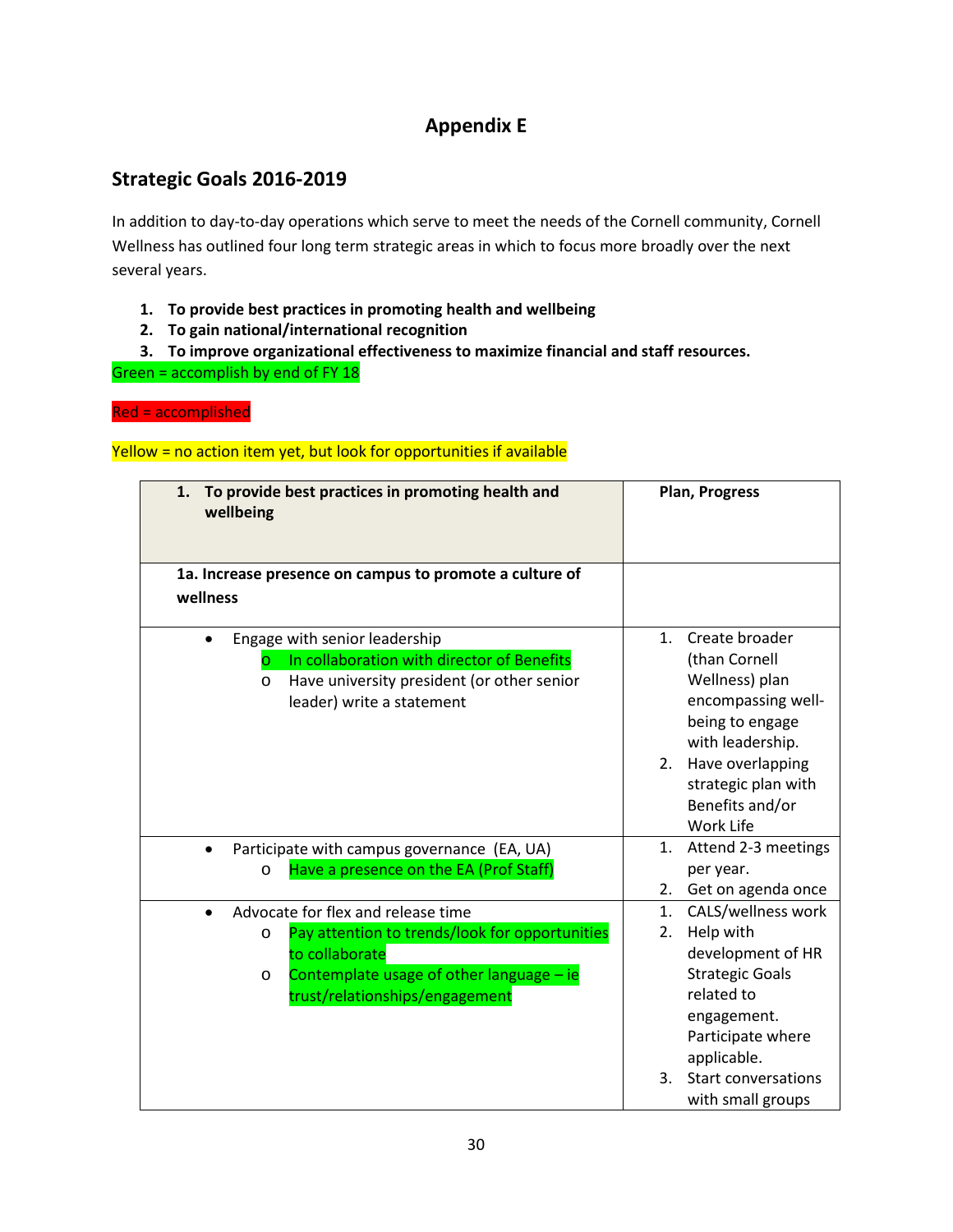|                                                                                                                                                                                                                                                                                                                                      | (IE Natural Areas<br>unit of Botanic<br>Gardens)<br>Partner with<br>4.<br>Work/Life |
|--------------------------------------------------------------------------------------------------------------------------------------------------------------------------------------------------------------------------------------------------------------------------------------------------------------------------------------|-------------------------------------------------------------------------------------|
| 1c. Use innovative approaches                                                                                                                                                                                                                                                                                                        |                                                                                     |
| Increase social wellness programming<br><b>Hold 2 Mixers (KH)</b><br>$\overline{O}$<br><b>Evening programming</b><br>O<br>Increase social activities within Healthy Aging<br>$\circ$<br>Program                                                                                                                                      | Include as part of<br>1.<br>fall programming                                        |
| Leverage Cornell faculty expertise<br>$\bullet$<br>Seek out and collaborate with faculty who<br>O<br>have experience in any of the areas of<br>wellbeing, employee engagement for both<br>research and programming                                                                                                                   | Make contact with<br>$\mathbf{1}$ .<br>Susanne Bruyere<br>and Brad Bell             |
| Leverage CNGs to increase recruitment/retention<br>through wellness initiatives                                                                                                                                                                                                                                                      | Work with Cassie<br>$\mathbf{1}$ .<br>Joseph                                        |
| Identify possible platforms for campus wide contest<br>$\bullet$<br>Health track, Virgin Pulse, Shape Up (Intern)                                                                                                                                                                                                                    | <b>Gather information</b><br>2.<br>from IVY colleagues<br>and Jenn Bennett          |
| Address trends identified after reviewing 3 years of<br>employee benefits reports<br><b>Cancer Prevention</b><br>$\overline{O}$<br><b>Osteoarthritis</b><br>$\overline{O}$<br><b>Sleep Apnea</b><br>$\overline{O}$<br>Diabetes (not increasing, but will do<br>$\overline{O}$<br>programming around this topic)<br>Hypertension<br>O | 3.                                                                                  |
| Introduce "trend" programming<br>Lifting technique workshops<br>O<br>Aging prevention (huh? Oxymoron?)<br>O<br><b>Disease Management</b><br>O<br>Add prevention style programming for age<br>O<br>$40+ (statf)$                                                                                                                      | Through short<br>1.<br>duration classes<br><b>Focus on Diabetes</b><br>2.           |
| <b>Focus on mindfulness</b><br>۰<br><b>Provide mindfulness programming for campus</b><br><b>Provide mindfulness topic for departments</b><br><b>Create a train the trainer program</b><br>Learn about wellbeing index (Harvard)<br>$\circ$<br>1c. Update fitness testing protocol                                                    | Continue as<br>1.<br>programming<br>priority.                                       |
| <b>Explore functional testing (TJM)</b>                                                                                                                                                                                                                                                                                              | <b>Completed 8/31/2016</b>                                                          |
|                                                                                                                                                                                                                                                                                                                                      |                                                                                     |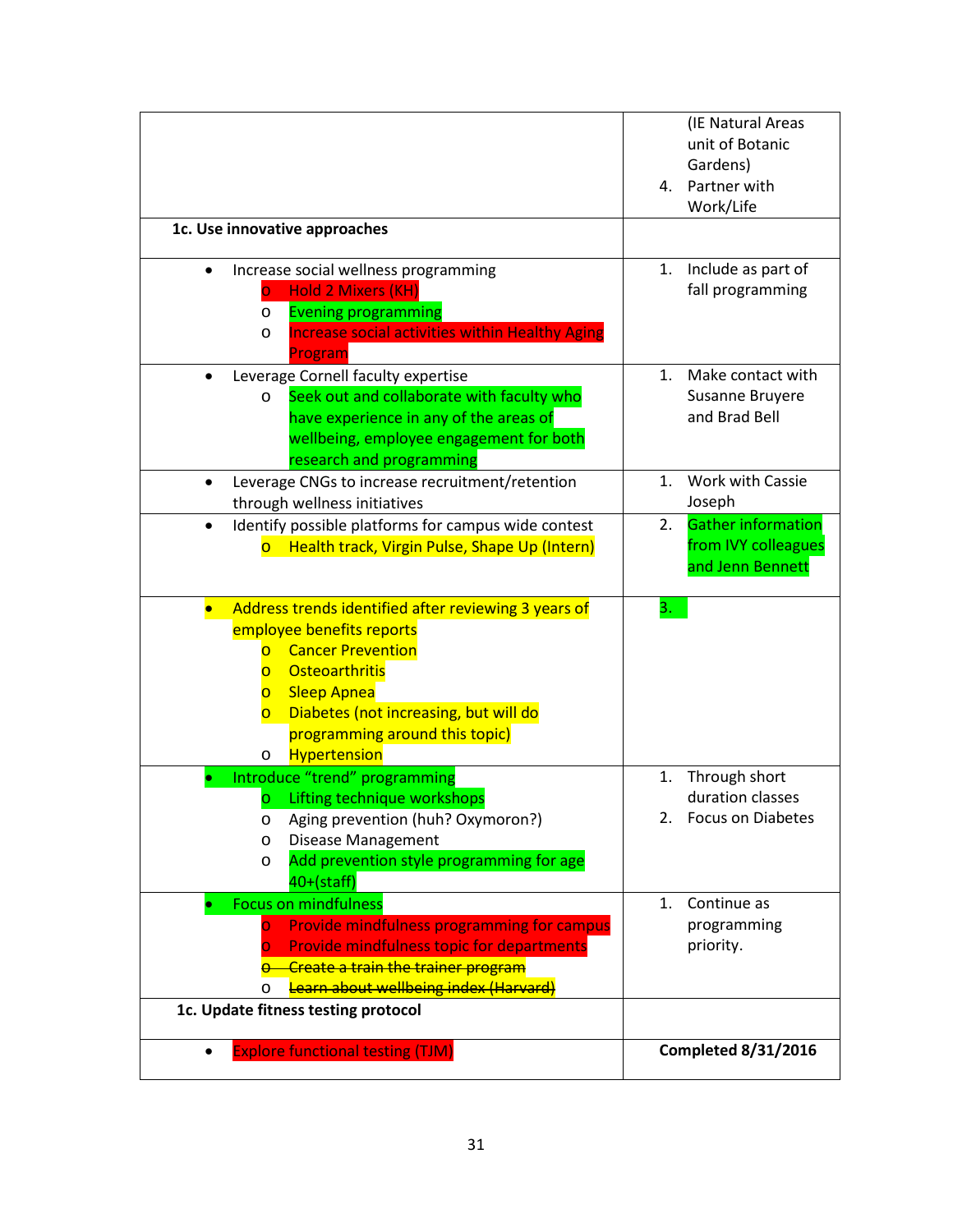| Rearrange lab to support testing                                                                                            | Test 2 subjects by                                      |
|-----------------------------------------------------------------------------------------------------------------------------|---------------------------------------------------------|
|                                                                                                                             | 9/1/2017                                                |
| Consider group testing for spring 18<br>$\bullet$                                                                           |                                                         |
| 1e. 5 year benchmarking                                                                                                     |                                                         |
| Attend IVY Wellness conference (all)                                                                                        | If they are doing<br>2.<br>again.                       |
| Gain national/international recognition<br>3.                                                                               |                                                         |
| 3a. Increase presence at national conferences                                                                               |                                                         |
| <b>ACSM expo (Ruth/Kerry will propose for ACSM 2016)</b>                                                                    | 1. Proposal<br>sent/waiting to<br>hear.                 |
| <b>CUWFA</b>                                                                                                                |                                                         |
| <b>Represent Cornell Wellness in Camaroon, West Africa</b>                                                                  |                                                         |
| <b>NIRSA (National and Regional)</b>                                                                                        |                                                         |
| 3b. International recognition                                                                                               | 1.                                                      |
| <b>Represent Cornell Wellness in Camaroon in</b><br>collaboration with Developmental Sociology.<br>Apply for further grants |                                                         |
| Improve organizational effectiveness to maximize<br>4.<br>financial and staff resources                                     |                                                         |
| 4a. Evaluation/Data Analysis                                                                                                |                                                         |
| Decide how we want to evaluate                                                                                              | VOI survey                                              |
| VOI survey, bi-annual survey                                                                                                | Focus on flagship 1-1<br>meetings, expand from<br>there |
| <b>Publish Cornell Wellness information to HR dashboard</b>                                                                 |                                                         |
| Publishable data? Relates back to utilizing Cornell<br>$\bullet$<br>expertise                                               |                                                         |
| Develop and streamline process for Truven data<br>analysis in collaboration with Benefits                                   | Continuing for fy18                                     |
| <b>4d. Go Paperless</b>                                                                                                     |                                                         |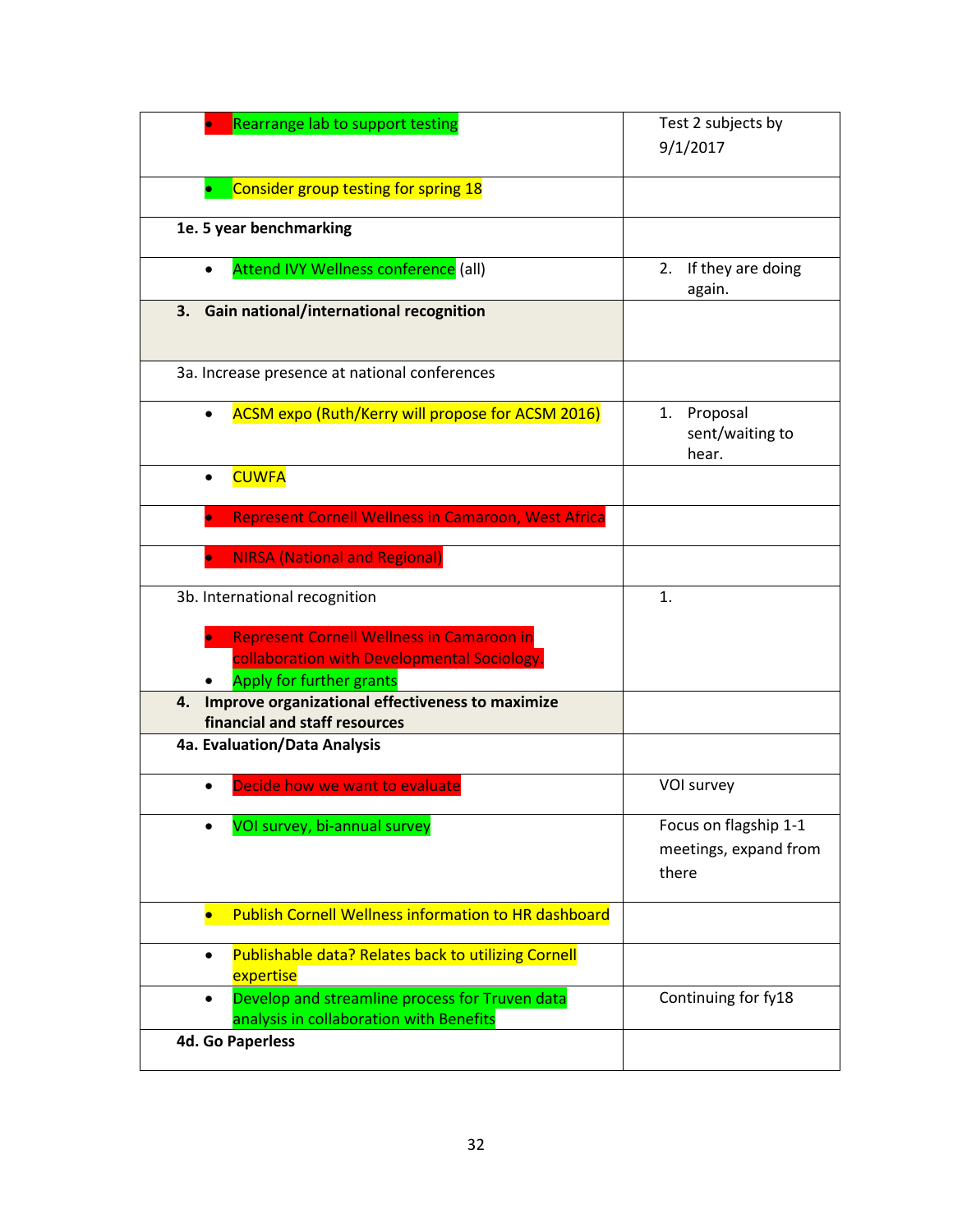| <b>Complete Rec Track install for memberships,</b><br>$\bullet$                      | Client records by end of |
|--------------------------------------------------------------------------------------|--------------------------|
| registrations, and client records                                                    | fy18                     |
| <b>Sunset ID Scan and CS Gold and Qualtrics</b><br>$\bullet$<br>(registrations only) | By June 2017             |
| 4e. Create efficiency for wellness staff as well as users                            |                          |
| Purchase and pilot calendaring system                                                |                          |
| Identify opportunities to have on-line calendar for<br>classes, master calendar      |                          |